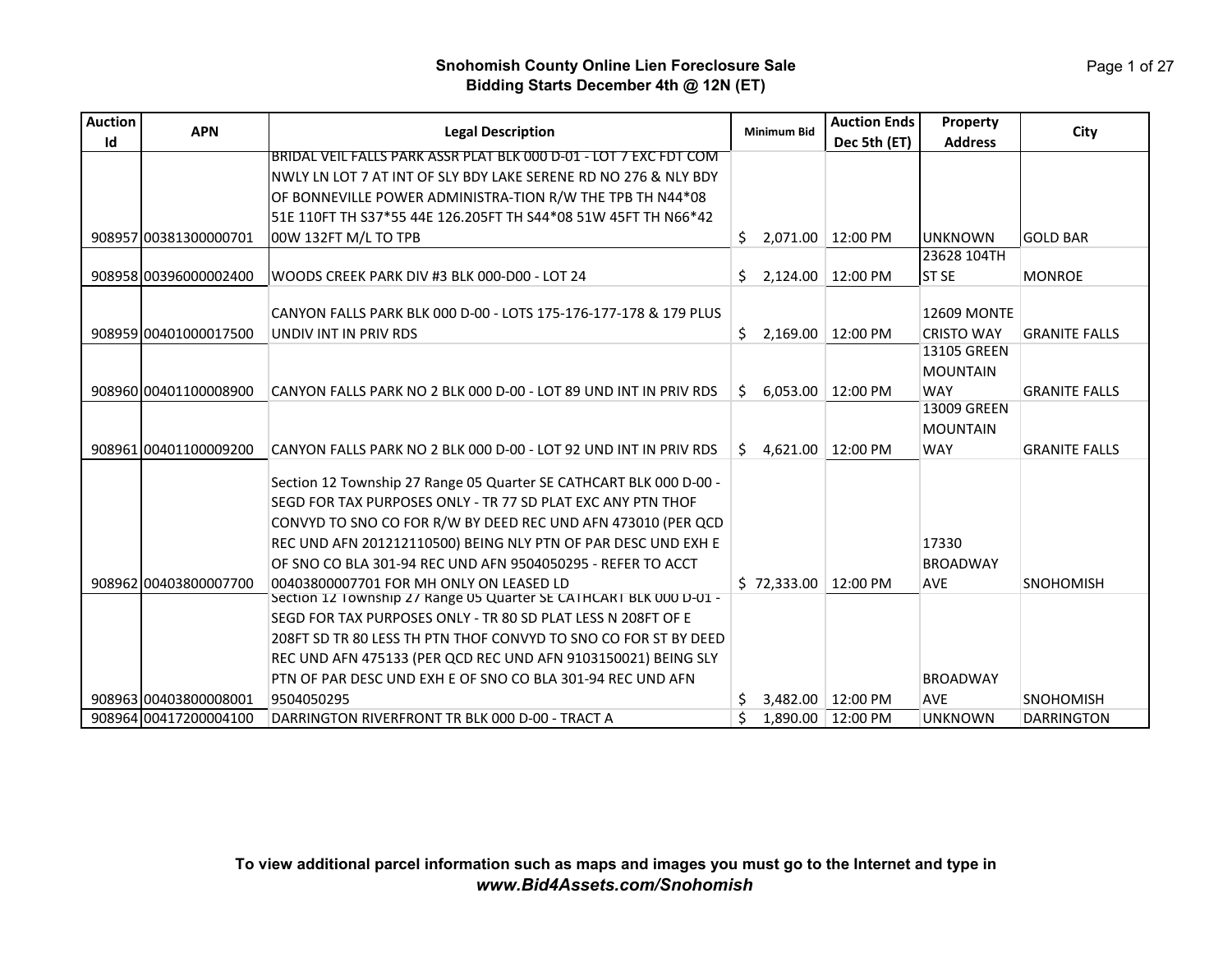| <b>Auction</b> | <b>APN</b>            | <b>Legal Description</b>                                                                                          | <b>Minimum Bid</b>        | <b>Auction Ends</b> | Property            | City                |
|----------------|-----------------------|-------------------------------------------------------------------------------------------------------------------|---------------------------|---------------------|---------------------|---------------------|
| Id             |                       | <u>וכאש ווסומטוסטיס איז ואומא כט אַזוואַזו כש מווזמווינדע ווסואכ</u>                                              |                           | Dec 5th (ET)        | <b>Address</b>      |                     |
|                |                       | EVERETT BLK 003 D-01 - LOT 123 OF AMD ROS REC UND AFN                                                             |                           |                     |                     |                     |
|                |                       | 200906235002 BEING REV SURV REC UND AFN 200810215065 (AKA PAR                                                     |                           |                     |                     |                     |
|                |                       | A OF ROS REC UND AFN 200806245074 & SNO CO BLA 08-104346 BA                                                       |                           |                     |                     |                     |
|                |                       | REC UND AFN 200810080196 CORR BY AFN 200807170190) BEING ALL                                                      |                           |                     |                     |                     |
|                |                       | LOTS 14-26 BLK 3 SD PLAT TGW E PTN ADJ VAC ALLEY & TGW W1/2 ADJ                                                   |                           |                     |                     |                     |
|                |                       | VAC 74TH AVE SE & TGW S1/4 ADJ VAC 16TH ST SE & TGW N1/4 ADJ                                                      |                           |                     |                     |                     |
|                |                       | VAC 17TH ST SE & BEING PTN LOTS 1-2 & LOT 24 BLK 6 SD PLAT TGW                                                    |                           |                     |                     |                     |
|                |                       | PTN ADJ VAC ALLEY & TGW E1/2 ADJ VAC 73RD AVE SE & TGW S1/2 ADJ                                                   |                           |                     | 7233 17TH PL        |                     |
|                | 908965 00431300301401 | VAC 17TH ST SE                                                                                                    | \$<br>7,018.00            | 12:00 PM            | <b>SE</b>           | <b>LAKE STEVENS</b> |
|                |                       |                                                                                                                   |                           |                     | 1824 74TH ST        |                     |
|                | 908966 00432500004200 | EAST VIEW BLK 000 D-00 - LOT 42                                                                                   | $$20,845.00$   12:00 PM   |                     | lsw                 | <b>EVERETT</b>      |
|                | 908967 00439147600101 | EVERETT PLAT OF BLK 476 D-01 - W 60FT LOTS 1 & 2                                                                  | Ś.<br>2,146.00            | 12:00 PM            | <b>UNKNOWN</b>      | <b>EVERETT</b>      |
|                |                       |                                                                                                                   |                           |                     |                     |                     |
|                |                       |                                                                                                                   |                           |                     |                     |                     |
|                |                       |                                                                                                                   |                           |                     |                     |                     |
|                |                       |                                                                                                                   |                           |                     |                     |                     |
|                |                       | EVERGREEN PARK ADD 3 LAKE ROESIGER BLK 000 D-01 - 1/40 INT IN TR                                                  |                           |                     | LAKE                |                     |
|                | 908968 00442100002701 | $\mathbf{A}$                                                                                                      | 2,315.00<br>\$.           | 12:00 PM            | <b>ROESIGER</b>     | SNOHOMISH           |
|                |                       | GLENWOOD DIV B BLK 000 D-05 - PTN LT 17B DAF N 15FT OF E 165FT OF                                                 |                           |                     |                     |                     |
|                | 908969 00457100005505 | S 33FT THOF                                                                                                       | 2,454.00 12:15 PM<br>Ŝ.   |                     | <b>UNKNOWN</b>      | <b>EVERETT</b>      |
|                | 908970 00461801700501 | HALLER CITY BLK 017 D-01 - LOT 5 LESS E 25FT                                                                      | Ś.<br>5,295.00            | 12:15 PM            | <b>UNKNOWN</b>      | <b>ARLINGTON</b>    |
|                |                       |                                                                                                                   |                           |                     |                     |                     |
|                | 908971 00461804602400 | HALLER CITY BLK 046 D-00 - LOT 24 PLUS A TR 25FT BY 40FT ON N SIDE                                                | \$<br>3,395.00            | 12:15 PM            | <b>UNKNOWN</b>      | <b>ARLINGTON</b>    |
|                |                       |                                                                                                                   |                           |                     |                     |                     |
|                |                       |                                                                                                                   |                           |                     |                     |                     |
|                |                       |                                                                                                                   |                           |                     |                     |                     |
|                |                       |                                                                                                                   |                           |                     |                     |                     |
|                |                       |                                                                                                                   |                           |                     |                     |                     |
|                | 908972 00464800000500 | HARGREAVES & BAIR W F TRACTS BLK 000 D-00 - TRACTS 5 & 5A INC<br>PRIVATE RD & SUBJ TO R/W ESE PUD 1 ON EACH TRACT | \$<br>7.482.00   12:15 PM |                     | 6025 88TH ST<br>lsw | MUKILTEO            |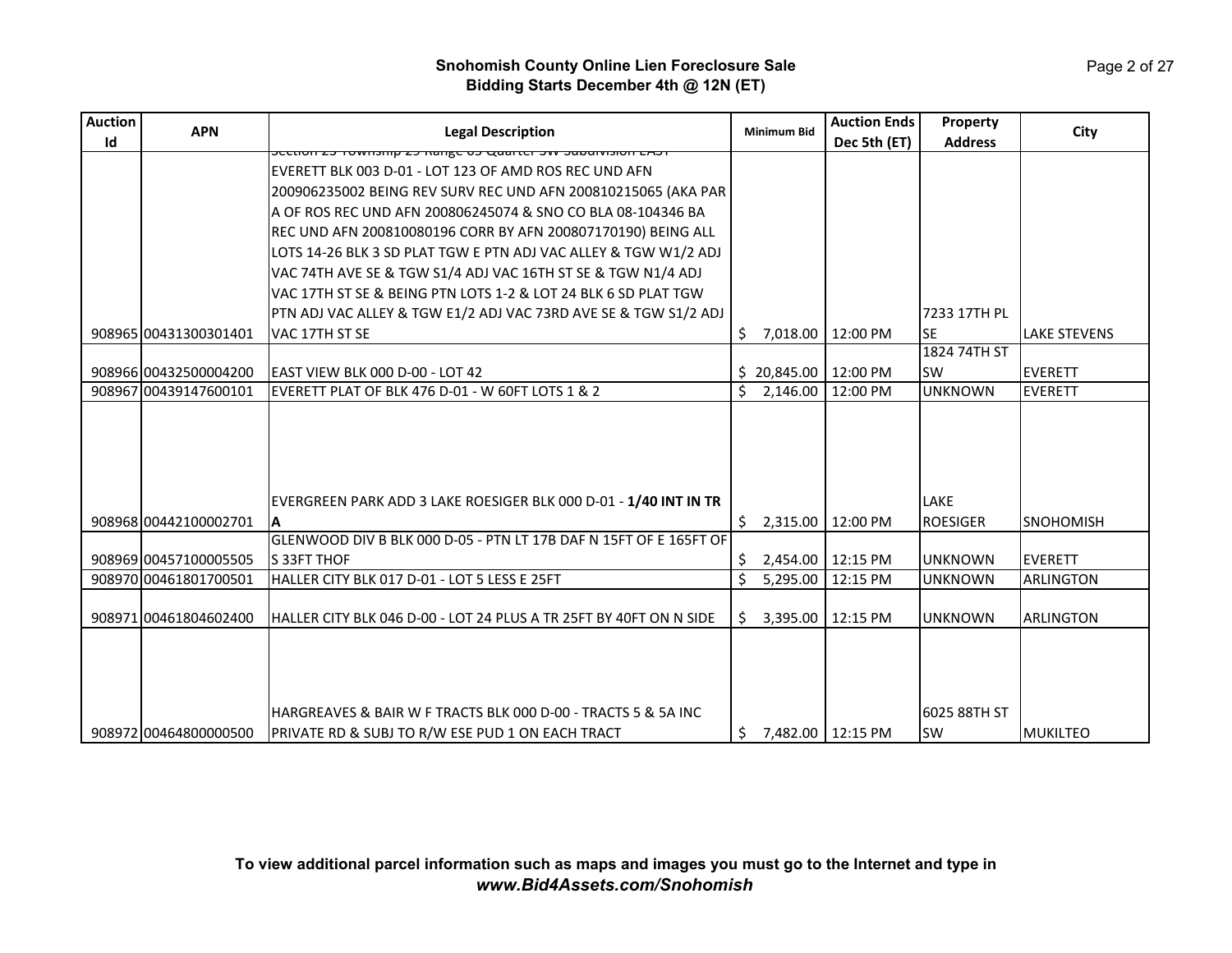| <b>Auction</b> | <b>APN</b>            |                                                                   | <b>Minimum Bid</b>                  | <b>Auction Ends</b> | <b>Property</b>     |                   |
|----------------|-----------------------|-------------------------------------------------------------------|-------------------------------------|---------------------|---------------------|-------------------|
| Id             |                       | <b>Legal Description</b>                                          |                                     | Dec 5th (ET)        | <b>Address</b>      | City              |
|                |                       |                                                                   |                                     |                     |                     |                   |
|                |                       |                                                                   |                                     |                     |                     |                   |
|                |                       |                                                                   |                                     |                     |                     |                   |
|                |                       |                                                                   |                                     |                     |                     |                   |
|                | 908973 00466100006000 | HAT ISLAND DIV A BLK 000 D-00 - LOT 60                            | 2,496.00<br>S.                      | 12:15 PM            | <b>UNKNOWN</b>      | <b>HAT ISLAND</b> |
|                | 908974 00466200009600 | HAT ISLAND DIV B BLK 000 D-00 - LOT 96                            | Ś.<br>2,285.00                      | 12:15 PM            | <b>UNKNOWN</b>      | HAT ISLAND        |
|                |                       |                                                                   |                                     |                     | $57-G$              |                   |
|                |                       |                                                                   |                                     |                     | <b>ADMIRALTY</b>    |                   |
|                | 908975 00466700005700 | HAT ISLAND DIV G BLK 000 D-00 - LOT 57                            | 2,206.00<br>Ś.                      | 12:15 PM            | DR                  | <b>HAT ISLAND</b> |
|                |                       | HILLMANS N S P S F MEADOWDALE ADD BLK 002 D-01 - THAT PTN LOTS    |                                     |                     |                     |                   |
|                |                       | 1-2-3 & 4 LY SLY NORMA BEACH RD & TGW N1/2 VAC 148TH ST SW PER    |                                     |                     |                     |                   |
|                | 908976 00473300200101 | COMM REG SESSION 8/14/78PER AF 8911020089                         | \$<br>1,862.00 12:15 PM             |                     | <b>UNKNOWN</b>      | <b>EDMONDS</b>    |
|                |                       |                                                                   |                                     |                     |                     |                   |
|                | 908977 00480300601403 | INTERCITY DIV 1 REPLAT OF BLK 6 BLK 006 D-03 - WLY 75FT OF LOT 14 | \$.<br>2,236.00                     | 12:15 PM            | <b>UNKNOWN</b>      | <b>EVERETT</b>    |
|                |                       |                                                                   |                                     |                     | <b>1005 S LAKE</b>  |                   |
|                | 908978 00492000204102 | LAKE ROESIGER BEACH SUBDIV 2 BLK 002 D-02 - ELY 100FT LOT A       | \$<br>5,081.00                      | 12:15 PM            | <b>ROESIGER RD</b>  | SNOHOMISH         |
|                |                       | Section 19 Township 28 Range 5 Quarter SE LAKEVIEW SUBDIV BLK     |                                     |                     |                     |                   |
|                |                       | 004 D-00 - LOT 4 BLK 4 LESS RD R/W TO COE PER SWD REC AFN         |                                     |                     |                     |                   |
|                | 908979 00494200400400 | 8105210148, 200204180353 & 201112050448                           | \$.<br>6,746.00                     | 12:15 PM            | <b>UNKNOWN</b>      | <b>EVERETT</b>    |
|                |                       |                                                                   |                                     |                     | 1513 150TH PL       |                   |
|                | 908980 00499100107700 | LOMA LAKE BLK 001 D-00 - LOT 77                                   | \$<br>4,991.00                      | 12:15 PM            | <b>NW</b>           | MARYSVILLE        |
|                |                       |                                                                   |                                     |                     | 4512 S 3RD          |                   |
|                | 908981 00500400500600 | LOWELL DIV A PLAT OF BLK 005 D-00 - ALL LOTS 6 & 7                | $$12,301.00$   12:30 PM             |                     | <b>AVE</b>          | <b>EVERETT</b>    |
|                |                       |                                                                   |                                     |                     | 8627 224TH ST       |                   |
|                | 908982 00510000102000 | MARTINS ADD BLK 001 D-00 - LOT 20                                 | \$21,592.00                         | 12:30 PM            | <b>SW</b>           | <b>EDMONDS</b>    |
|                |                       |                                                                   |                                     |                     | 21203 MT            |                   |
|                |                       |                                                                   |                                     |                     | <b>INDEX RIVER</b>  |                   |
|                | 908983 00525700102300 | MT INDEX RIVERSITES 2 BLK A ASSR PLAT BLK 001 D-00 - LOT 23 BLK A | \$2,191.00                          | 12:30 PM            | <b>RD</b>           | <b>GOLD BAR</b>   |
|                |                       |                                                                   |                                     |                     | 21305 SWAMP         |                   |
|                | 908984 00525700103500 | MT INDEX RIVERSITES 2 BLK A ASSR PLAT BLK 001 D-00 - LOT 35 BLK A | 2,002.00<br>\$.                     | 12:30 PM            | RD.                 | <b>GOLD BAR</b>   |
|                |                       |                                                                   |                                     |                     | 51221 N             |                   |
|                | 908985 00525800208400 | MT INDEX RIVERSITES 2 BLK B ASSR PLAT BLK 002 D-00 - LOT 84       | 3,674.00 12:30 PM<br>Ŝ.             |                     | <b>RIVERSIDE RD</b> | <b>GOLD BAR</b>   |
|                |                       | MT INDEX RIVERSITES 2 BLK E ASSR PLAT BLK 005 D-00 - LOT 171 SUBJ |                                     |                     | 52912 SKY           |                   |
|                | 908986 00526100517100 | TO ESE PUD 1                                                      | $\frac{1}{2}$ , 2,296.00   12:30 PM |                     | LOOP RD             | <b>GOLD BAR</b>   |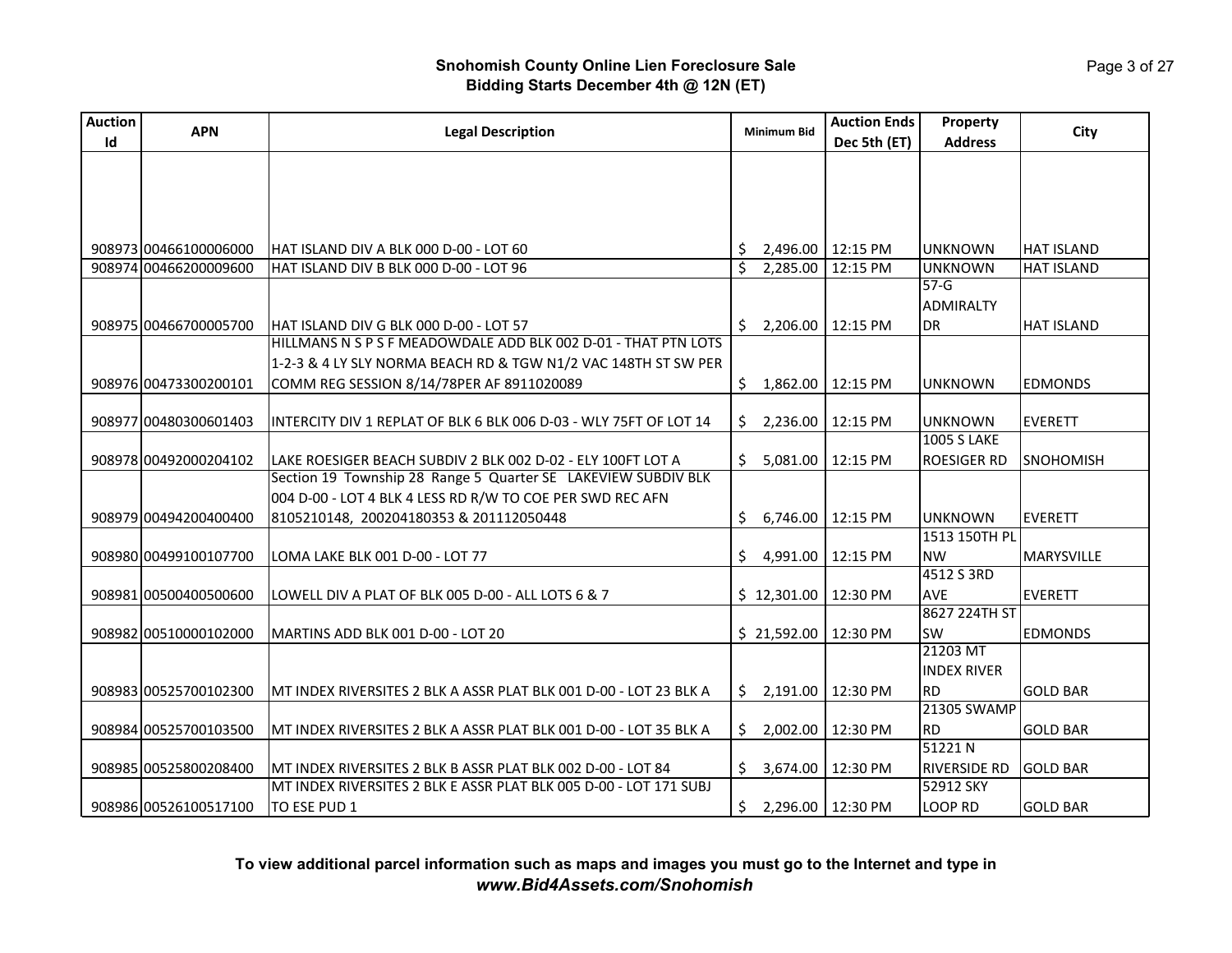| <b>Auction</b> | <b>APN</b><br><b>Legal Description</b> |                                                                    | <b>Minimum Bid</b>     | <b>Auction Ends</b> | Property        | City                 |
|----------------|----------------------------------------|--------------------------------------------------------------------|------------------------|---------------------|-----------------|----------------------|
| Id             |                                        |                                                                    |                        | Dec 5th (ET)        | <b>Address</b>  |                      |
|                |                                        |                                                                    |                        |                     | 52908 SKY       |                      |
|                | 908987 00526100517200                  | MT INDEX RIVERSITES 2 BLK E ASSR PLAT BLK 005 D-00 - LOT 172 BLK E | \$1,765.00             | 12:30 PM            | LOOP RD         | <b>GOLD BAR</b>      |
|                |                                        | MT INDEX RIVERSITES 2 BLK E ASSR PLAT BLK 005 D-00 - LOT 173 SUBJ  |                        |                     |                 |                      |
|                | 908988 00526100517300                  | TO EASE PUD 1                                                      | \$<br>1,765.00         | 12:30 PM            | <b>UNKNOWN</b>  | <b>GOLD BAR</b>      |
|                |                                        |                                                                    |                        |                     | 52613 MASON     |                      |
|                | 908989 00526100521100                  | MT INDEX RIVERSITES 2 BLK E ASSR PLAT BLK 005 D-00 - LOT 211 BLK E | \$<br>2,056.00         | 12:30 PM            | PL              | <b>GOLD BAR</b>      |
|                |                                        |                                                                    |                        |                     | 11118           |                      |
|                |                                        | MT PILCHUCK RIVER TRS DIV 2 BLK 000 D-00 - LOT 4 PLUS EQ & UND     |                        |                     | <b>MOUNTAIN</b> |                      |
|                | 908990 00526500000400                  | 1/64 INT IN LOT 21 MT PILCHUCK RIVER TRS                           | \$.<br>3,091.00        | 12:30 PM            | <b>VIEW DR</b>  | <b>GRANITE FALLS</b> |
|                |                                        | Section 25 Township 27 Range 3 Quarter SE PINECREST BLK 000 D-00   |                        |                     |                 |                      |
|                |                                        | N 98.83FT OF E 86.64FT OF LOT 92 AKA LOT 1 OF SP 345 (8-79) REC AF |                        |                     | 22716 95TH PL   |                      |
|                | 908991 00544300009200                  | NO 8005270187                                                      | \$20,422.00            | 12:30 PM            | W               | <b>EDMONDS</b>       |
|                |                                        | Section 36 Township 30 Range 04 Quarter NW & Sec 01 Twp 29 Rge     |                        |                     |                 |                      |
|                |                                        | 04 Qtr SW PRIEST POINT PARK DIV 2 BLK 000 D-06 - COM SW COR        |                        |                     |                 |                      |
|                |                                        | LOT 24 SD PLAT TH N00*31 28W ALG W LN THOF 126.03FT TO TPB TH      |                        |                     |                 |                      |
|                |                                        | S61*18 42E ALG LN 110FT N OF S LN SD LOT AS MEAS AT R/A TO SD S LN |                        |                     |                 |                      |
|                |                                        | 323.93FT M/L TO E LN SD LOT 24 TH N00*24 50W ALG E LN SD LOT       |                        |                     |                 |                      |
|                |                                        | 232.77FT TH S89*32 29W 283.18FT M/L TO W LN SD LOT TH S00*31 28E   |                        |                     |                 |                      |
|                |                                        | ALG W LN SD LOT 75FT M/L TO TPB (AKA LOT 1 OF SNO CO BLA 96-       |                        |                     | 4415 PRIEST     |                      |
|                | 908992 00548200002406                  | 108943 REC UND AFN 9701140119)                                     | \$44,461.00            | 12:30 PM            | POINT DR NW     | <b>MARYSVILLE</b>    |
|                |                                        | QUIL CEDA TERRACE NO 3 BLK 000 D-00 - LOT 4 TGW FDT-BAAP ON N      |                        |                     |                 |                      |
|                |                                        | LN S1/2 NE1/4 SW1/4 NW1/4 TH IS 318FT ELY OF W LN SD SUB AS MEAS   |                        |                     |                 |                      |
|                |                                        | ALG N LN SD SUB TH S02*34 49E ALG E LN QUILCEDA TERRACE DIV NO 3   |                        |                     |                 |                      |
|                |                                        | 126.62FT TH S84*32 53E 17.68FT TH N00*56 13W 127.75FT TO N LN SD   |                        |                     |                 |                      |
|                |                                        | SUB TH N88*49 31W ALG SD N LN 21.21FT TO POB PER SC# 88-2-01175-   |                        |                     | 5329 86TH PL    |                      |
|                | 908993 00550800000400                  | $\vert$ 1                                                          | \$13,704.00            | 12:45 PM            | <b>NE</b>       | <b>MARYSVILLE</b>    |
|                |                                        |                                                                    |                        |                     |                 |                      |
|                |                                        | RIVER N FOREST DIV 4 BLK 003 D-00 - LOT 13 PLUS 1/158 INT PRIV RDS |                        |                     | 23112 N RIVER   |                      |
|                | 908994 00557100301300                  | & AREA DESIGNATED AS RESERVE AS PER PLAT SUBJ TO EASE PUD 1        | Ś.<br>6,599.00         | 12:45 PM            | <b>DR</b>       | <b>GRANITE FALLS</b> |
|                |                                        |                                                                    |                        |                     | 4918 135TH PL   |                      |
|                | 908995100572200002500                  | SHOULTES VIEW TRACTS BLK 000 D-00 - LOT 25                         | \$11,856.00   12:45 PM |                     | <b>NE</b>       | <b>MARYSVILLE</b>    |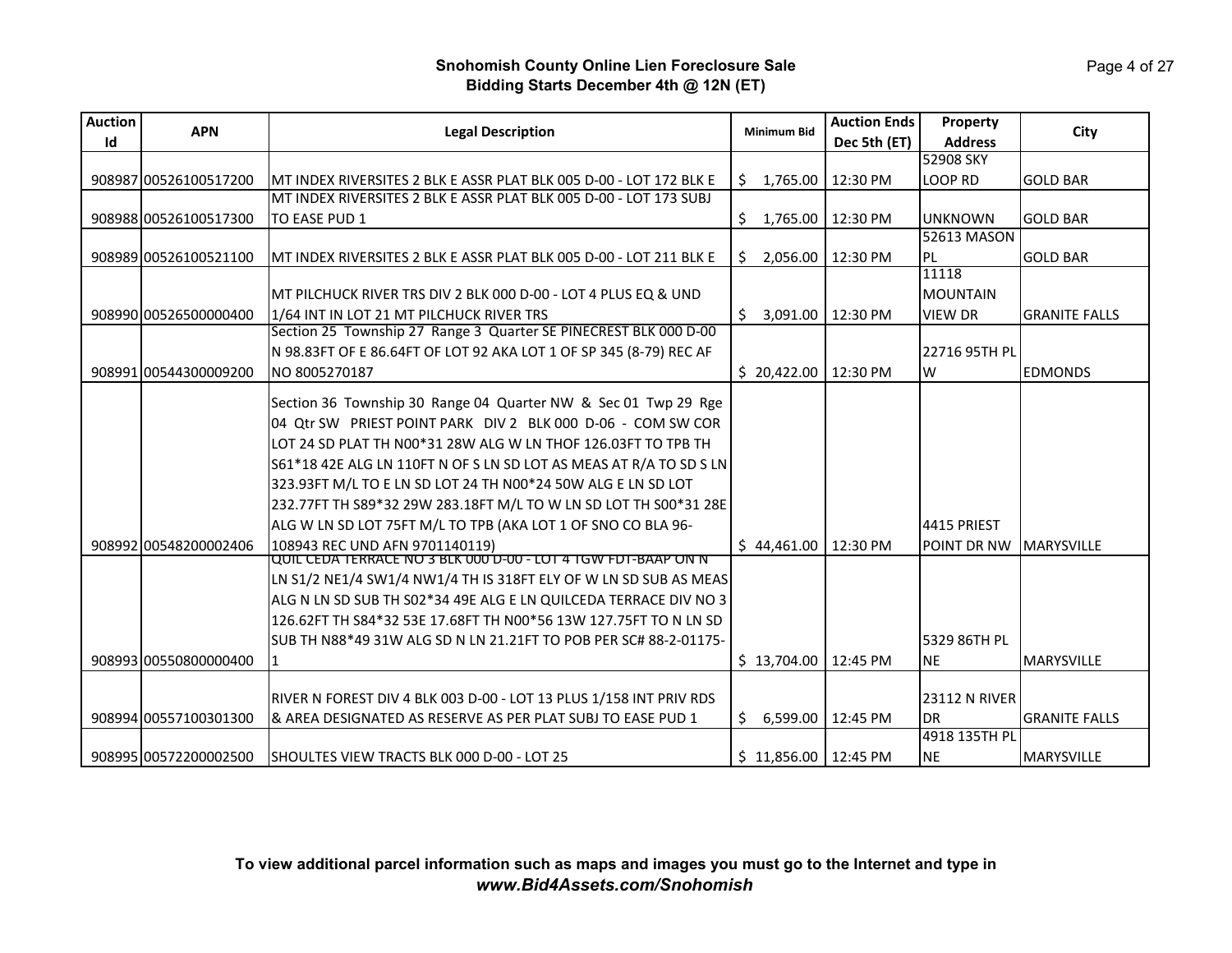Page 5 of 27

## **Snohomish County Online Lien Foreclosure Sale Bidding Starts December 4th @ 12N (ET)**

| <b>Auction</b> | <b>APN</b>            | <b>Legal Description</b>                                                       | <b>Minimum Bid</b>       | <b>Auction Ends</b> | Property                  | City                 |
|----------------|-----------------------|--------------------------------------------------------------------------------|--------------------------|---------------------|---------------------------|----------------------|
| Id             |                       |                                                                                |                          | Dec 5th (ET)        | <b>Address</b>            |                      |
|                |                       | SKYKO RIVER TR 4 BLK 000 D-00 - LOT 53 PLUS EQ & UND INT IN PVT RD             |                          |                     |                           |                      |
|                |                       | & WLKWY TGW UND INT IN TH PTN SILVER CREEKPLACER CLAIM NO 1                    |                          |                     |                           |                      |
|                |                       | DAF BEG NE COR LOT 56 PLAT OF SKYKO RIVER TRS #4 TH N 295.99FTTH               |                          |                     |                           |                      |
|                |                       | N87*30 00W 985.49FT TO NE COR LOT 37 SD PLAT TH S38*40 52W                     |                          |                     |                           |                      |
|                |                       | 103.31FT TH S36*45 24E 235.86FT TH S83*38 06E 384.42FT TH S87*05               |                          |                     | 59807 SILVER              |                      |
|                | 908996100577100005300 | 21E 526.60FT TPB                                                               | Ś.<br>1,857.00           | 12:45 PM            | <b>CREEK WAY</b>          | <b>SULTAN</b>        |
|                |                       | <u> SKYKO RIVER TR 4 BLK 000 D-00 - LOT 54 PLUS EQ &amp; UND INT IN PVT RD</u> |                          |                     |                           |                      |
|                |                       | & WLKWY TGW UND INT IN TH PTN SILVER CREEKPLACER CLAIM NO 1                    |                          |                     |                           |                      |
|                |                       | DAF BEG NE COR LOT 56 PLAT OF SKYKO RIVER TRS #4 TH N 295.99FTTH               |                          |                     |                           |                      |
|                |                       | N87*30 00W 985.49FT TO NE COR LOT 37 SD PLAT TH S38*40 52W                     |                          |                     |                           |                      |
|                |                       | 103.31FT TH S36*45 24E 235.86FT TH S83*38 06E 384.42FT TH S87*05               |                          |                     | 59813 SILVER              |                      |
|                | 908997 00577100005400 | 21E 526.60FT TPB                                                               | \$.<br>1,621.00          | 12:45 PM            | <b>CREEK WAY</b>          | <b>SULTAN</b>        |
|                |                       | SPARLINGS 1ST ADD TO WALLACE BLK 011 D-00 THE W 4FT OF LOT 3                   |                          |                     |                           |                      |
|                | 908998 00582501100300 | TGW ALL LOT 4                                                                  | \$<br>2,611.00           | 12:45 PM            | <b>UNKNOWN</b>            | <b>SULTAN</b>        |
|                | 908999 00599600008600 | TOWNSITE OF MONTE CRISTO BLK 000 D-00 - LOT 86                                 | \$<br>1.522.00           | 12:45 PM            | <b>UNKNOWN</b>            | <b>GRANITE FALLS</b> |
|                | 909000 00599600008700 | TOWNSITE OF MONTE CRISTO BLK 000 D-00 - LOT 87                                 | \$<br>1,805.00           | 12:45 PM            | <b>UNKNOWN</b>            | <b>GRANITE FALLS</b> |
|                | 909001 00599600008800 | TOWNSITE OF MONTE CRISTO BLK 000 D-00 - LOT 88                                 | \$<br>1,522.00           | 12:45 PM            | <b>UNKNOWN</b>            | <b>GRANITE FALLS</b> |
|                | 909002 00599600008900 | TOWNSITE OF MONTE CRISTO BLK 000 D-00 - LOT 89                                 | \$<br>1,522.00           | 12:45 PM            | <b>UNKNOWN</b>            | <b>GRANITE FALLS</b> |
|                |                       | Section 06 Township 30 Range 04 TULALIP VIEW HEIGHTS BLK 000 D-                |                          |                     | 12619 MARINE              |                      |
|                | 909003 00600500000500 | 00 LOT 5                                                                       | \$22,818.00              | 12:45 PM            | <b>DR</b>                 | <b>MARYSVILLE</b>    |
|                | 909004 00617000010900 | WOODS CREEK PARK BLK 000 D-00 - LOT 109                                        | \$<br>1,933.00           | 12:45 PM            | <b>UNKNOWN</b>            | <b>MONROE</b>        |
|                |                       |                                                                                |                          |                     | 12005 180TH               |                      |
|                | 909005 00625200001400 | BLUE SPRUCE GROVE DIV. #1 BLK 000 D-00 - LOT 14                                | \$<br>4,665.00           | 1:00 PM             | <b>AVE NE</b>             | <b>ARLINGTON</b>     |
|                |                       |                                                                                |                          |                     | 12004 NE                  |                      |
|                | 909006 00625200001500 | BLUE SPRUCE GROVE DIV. #1 BLK 000 D-00 - LOT 15                                | Ś.<br>3,730.00           | 1:00 PM             | 180TH AVE                 | <b>GRANITE FALLS</b> |
|                |                       | PUGET PARK NO. 1, REPLAT OF BLK 000 D-00 - LOT 77 SUBJ ESE PUD &               |                          |                     | 13424 54TH                |                      |
|                | 909007 00641000007700 | <b>GENTEL</b>                                                                  | \$30,782.00              | 1:00 PM             | AVE SE                    | <b>EVERETT</b>       |
|                |                       |                                                                                |                          |                     |                           |                      |
|                |                       |                                                                                |                          |                     |                           |                      |
|                |                       |                                                                                |                          |                     |                           |                      |
|                |                       |                                                                                |                          |                     | 16825 22ND                |                      |
|                | 909008 00685700002000 | MILL PARK BLK 000 D-00 - LOT 20                                                | \$23,741.00              | 1:00 PM             | AVE SE                    | <b>BOTHELL</b>       |
|                |                       |                                                                                |                          |                     |                           |                      |
|                | 909009 00712700001900 | FORRISTER ADD'N TO DARRINGTON BLK 000 D-00 - LOT 19                            | \$<br>3,781.00   1:00 PM |                     | 428 TRAIL ST E DARRINGTON |                      |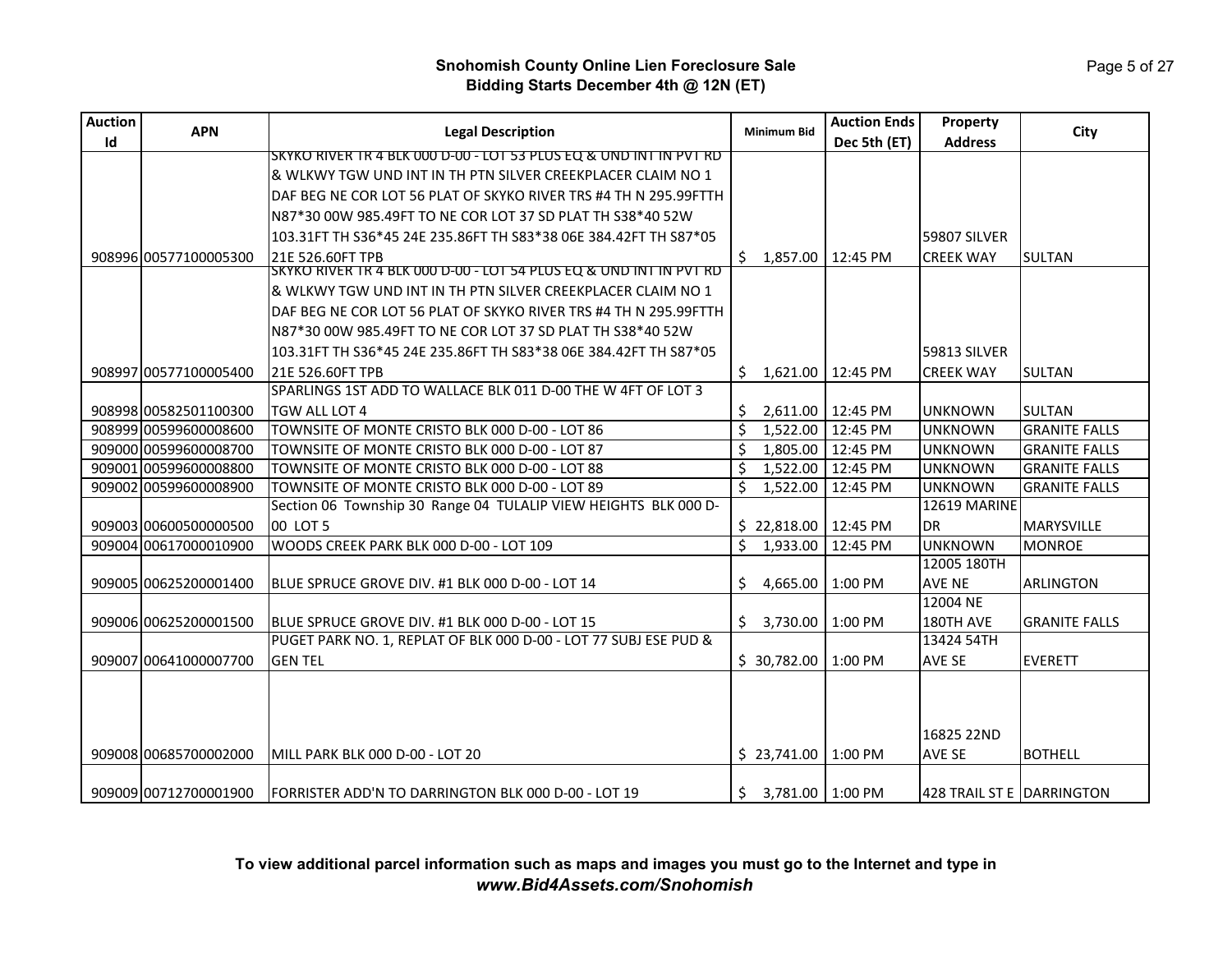| <b>Auction</b> | <b>APN</b>            | <b>Legal Description</b>                                                          | <b>Minimum Bid</b>     | <b>Auction Ends</b> | Property            | City              |
|----------------|-----------------------|-----------------------------------------------------------------------------------|------------------------|---------------------|---------------------|-------------------|
| Id             |                       |                                                                                   |                        | Dec 5th (ET)        | <b>Address</b>      |                   |
|                |                       |                                                                                   |                        |                     | 27345               |                   |
|                |                       |                                                                                   |                        |                     | <b>COUNTRY PL</b>   |                   |
|                | 909010 00809100010200 | CHURCH CREEK ESTATES, PHASE 2 BLK 000 D-00 LOT 102                                | \$14,613.00   1:00 P M |                     | <b>NW</b>           | <b>STANWOOD</b>   |
|                |                       |                                                                                   |                        |                     | 13717 37TH          |                   |
|                | 909011 00855300001800 | LAKE SERENE RIDGE BLK 000 D-00 LOT 18                                             | \$24,760.00            | 1:00 PM             | AVE W               | LYNNWOOD          |
|                |                       | VIEW RIDGE ESTATES, A CONDO BLDG 330 UNIT 204 TGW ASSIGNED                        |                        |                     |                     |                   |
|                |                       | PARKING &STORAGE AND AN UND 1.90% INT IN COMMON AREAS &                           |                        |                     |                     |                   |
|                |                       | FACS AS DESC IN DECL REC AFN 9706170430 & AMEND PER AFNS                          |                        |                     | 330 ELM ST          |                   |
|                | 909012 00869533020400 | 9710210551; 9804030593; 200002280171 & 201406130131                               | \$10,077.00   1:00 P M |                     | <b>UNIT 204</b>     | <b>EVERETT</b>    |
|                |                       | STARLITE MEADOWS BLK 000 D-00 - LOT 11 TGW 1/16 INT IN TRS 998 &                  |                        |                     | 20906 9TH PL        |                   |
|                | 909013 00891000001100 | 999 AND AN UND 1/7TH INT IN PRIVATE RD TR 997                                     | \$20,554.00            | 1:00 PM             | W                   | LYNNWOOD          |
|                |                       | Section 35 Township 28 Range 04 Quarter SW ROSEMOUNT HEIGHTS                      |                        |                     |                     |                   |
|                |                       | CONDO PHASE 1 - BLDG 1 UNIT 3 TGW ASSIGNED PARKING & STORAGE                      |                        |                     |                     |                   |
|                |                       | 8 AN UND 2.47% INT IN COMMON AREAS & FACS AS DESC IN DECL REC                     |                        |                     |                     |                   |
|                |                       | AFN 200210240526 & AMENDED PER AFN 200305010034 &                                 |                        |                     |                     |                   |
|                |                       | 200401200831 LESS RD R/W TO SNC PER SWD REC AFN 200309301335                      |                        |                     | 2802 143RD ST       |                   |
|                | 909014 00946200100300 | AKA UNIT 1C                                                                       | $$14,494.00$ 1:00 PM   |                     | SW UNIT 1-C         | <b>LYNNWOOD</b>   |
|                |                       |                                                                                   |                        |                     |                     |                   |
|                |                       |                                                                                   |                        |                     |                     |                   |
|                |                       |                                                                                   |                        |                     |                     |                   |
|                |                       | Section 36 Township 28 Range 06 Quarter NE SINCLAIR HEIGHTS BLK                   |                        |                     | 19327 137TH         |                   |
|                | 909015 01010300003000 | 000 D-00 LOT 30<br>Section 06 Township 27 Range 05 Quarter NE Subdivision COUNTRY | \$28,213.00            | 1:00 PM             | PL SE               | <b>MONROE</b>     |
|                |                       | CLUB ESTATES CONDOMINIUM HOMES BLDG C UNIT C-302 TGW                              |                        |                     |                     |                   |
|                |                       |                                                                                   |                        |                     | 15433               |                   |
|                |                       | ASSIGNED PARKING & TGW EQ & UNDIV 0.63% INT IN COM AREAS &                        |                        |                     | <b>COUNTRY</b>      |                   |
|                |                       | FACS AS DESC IN DECL REC UND AFN 200406150853 AMD BY AF NO                        |                        |                     | <b>CLUB DR UNIT</b> |                   |
|                | 909016 01012700330200 | 200609150518                                                                      | \$12,691.00            | 1:00 PM             | C 302               | <b>MILL CREEK</b> |
|                |                       | Section 33 Township 28 Range 04 Quarter SW STARLITE POINT                         |                        |                     |                     |                   |
|                |                       | CONDOMINIUM UNIT 7 TGW EQ & UND 5.5556% INT IN COM AREAS &                        |                        |                     | 5401 143RD PL       |                   |
|                | 909017 01023500000700 | FAC AS DESC IN DECL REC UND AFN 200501210561                                      | $$22,924.00$ 1:15 PM   |                     | <b>SW</b>           | <b>EDMONDS</b>    |
|                |                       | Section 23 Township 30 Range 05 Quarter SE GETCHELL HILL DIVISION                 |                        |                     | 7811 87TH ST        |                   |
|                | 909018 01040200001300 | 1 BLK 000 D-00 LOT 13                                                             | $$19,903.00$   1:15 PM |                     | <b>NE</b>           | <b>MARYSVILLE</b> |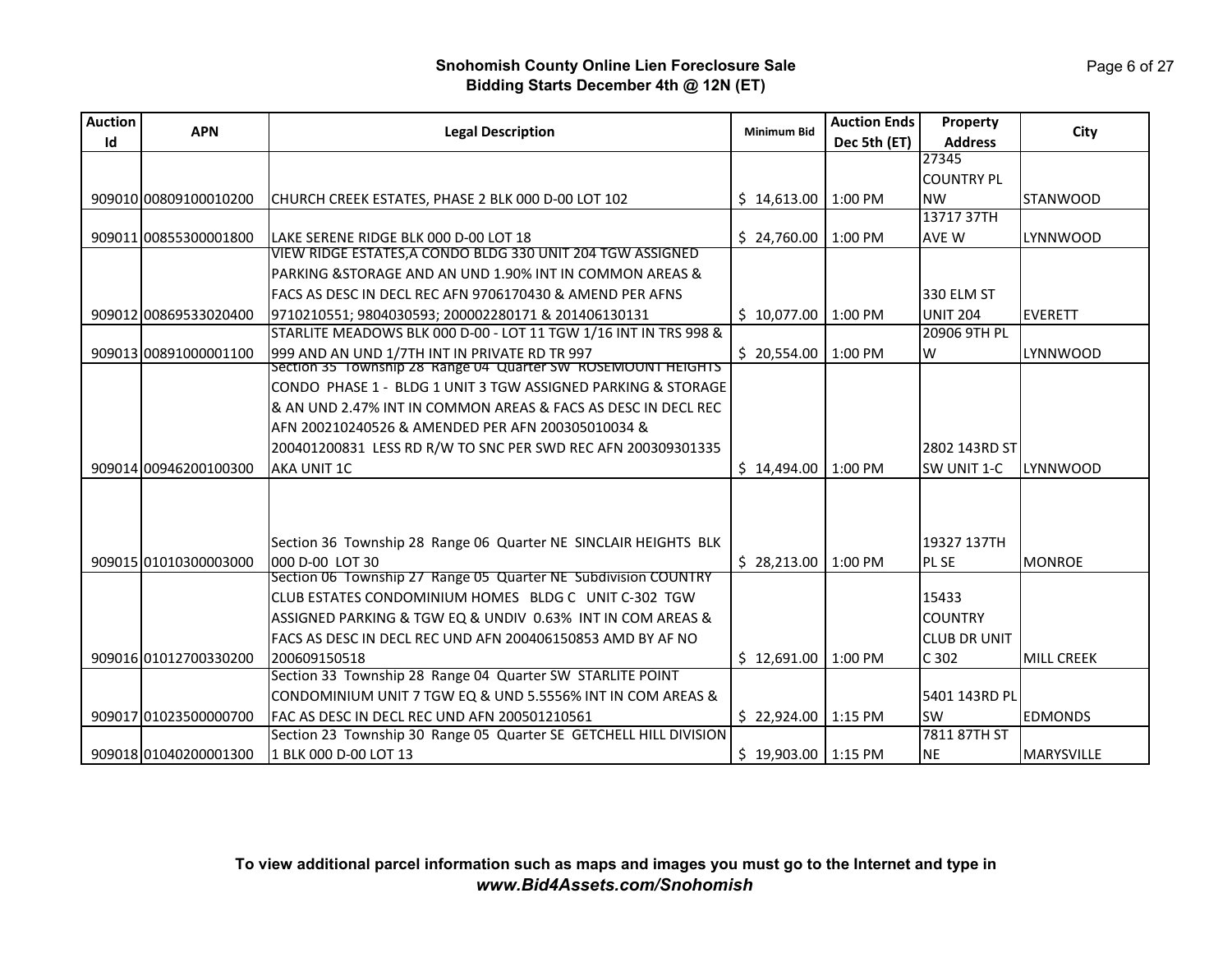Page 7 of 27

| Id<br><b>Address</b><br>Dec 5th (ET)<br>Section 23 Township 28 Range 04 Quarter SE - CARLISLE CREEK A<br>CONDOMINIUM - UNIT B103 TGW ASSIGNED PARKING & STORAGE TGW<br>UND 1.16% INT IN COM AREAS & FACS AS DESC IN DECL REC AFN<br>11527<br>200607200147 & AMD DECL REC AFN 200610180286, 200612280442,<br>200703160656, 200706070342, 200708280863, 200904240230,<br><b>HIGHWAY 99</b><br><b>UNIT B103</b><br>909019 01051600210300<br>200912230345 & 201201110337<br>6,224.00<br>1:15 PM<br><b>EVERETT</b><br>S.<br>Section 32 Township 28 Range 05 Quarter SE Subdivision MILL CREEK<br>3327 141ST ST<br>EAST DIVISION 2 BLK 000 D-00 LOT 153<br>909020 01053600015300<br>\$31,074.00<br>1:15 PM<br>lse.<br><b>MILL CREEK</b><br>SEC 21 TWP 27 RGE 04 TH PTN N1/2 SW1/4 NE1/4 SE1/4 LY NWLY OF ST<br>909021 27042100404400<br>HWY NO 1 AS CONVYD BY DEED REC NO 1480107 LESS ST HWY 1<br> Section of Trownship 27   Kange oo   Quarter NW   SeGD FOR TAX PORP<br>\$<br>2,577.00<br>1:15 PM<br>LYNNWOOD<br><b>UNKNOWN</b><br>ONLY ALL TH PTN OF SE1/4 OF NW1/4 SEC 1 DAF BEG AT SE COR OF<br>NW1/4 SD SEC 1 TH N01*36 14W 341.17FT ALG E LN SD NW1/4 TO SW<br>COR LOT 20 OF BOUNSALLS FIRST ADD TO MONROE VOL 8 PG 19 & TPB<br>TH S89*02 18W 3.8FT ON WLY EXT OF S LN LOT 20 TH N01*36 14W<br>120.82FT PLT E LN SD NW1/4 TO N LN TR OF LAND CONVYD TO<br>MONROE SCHOOL DIST NO 402 BY AUD NO 1666658 TH N88*59 57E<br>3.80FT ALG SD N LN TO E LN SD NW1/4 TH S01*36 14E 120.82FT ALG SD<br>909022 27060100212900<br>E LN TO POB<br>Ŝ.<br>$1:15$ PM<br><b>MONROE</b><br>1,814.00<br><b>UNKNOWN</b><br>SEC 19 TWP 27 RGE 07 LOT 4 OF SURVEY REC IN VOL 5 OF SURVEYS PG<br>20011 209TH<br>220 & 221 UNDER AUD FILE NO 7707080326 & REV BY SURV REC VOL 5<br>909023 27071900100900<br>OFSURV PGS 4 & 5 UND AF NO 7701130257 BEING PTN OF E1/2 SEC 19<br>\$18,385.00<br>$1:15$ PM<br>AVE SE<br><b>MONROE</b><br>SEC 21 TWP 28 RGE 04 AN UND 50% INT ONLY IN FDP; TR A MARTHA'S<br>VINEYARD BSP REC AF 9709185002 BEING PTN SE1/4 SW1/4 21-28-4<br>909024 28042100302200<br>Ŝ.<br>2.002.00   1:15 PM<br>MUKILTEO<br><b>UNKNOWN</b><br>SEC 17 TWP 28 RGE 05 RT-7B-1) N 200FT W1/2 NW1/4 NW1/4 E OF ST<br>909025 28051700200700<br>HWY 1 OUT BY BROADWAY CUT-OFF<br>\$<br>8,095.00<br>1:15 PM<br><b>EVERETT</b><br><b>UNKNOWN</b><br>Ś.<br>909026 28093100300200<br>5,219.00<br>1:15 PM<br><b>GOLD BAR</b><br>SEC 31 TWP 28 RGE 09 RT-16) GOVT LT 6 LESS CO RD<br><b>UNKNOWN</b> | <b>Auction</b> | <b>APN</b> | <b>Legal Description</b>                                     |                    | <b>Auction Ends</b> | Property |      |
|-----------------------------------------------------------------------------------------------------------------------------------------------------------------------------------------------------------------------------------------------------------------------------------------------------------------------------------------------------------------------------------------------------------------------------------------------------------------------------------------------------------------------------------------------------------------------------------------------------------------------------------------------------------------------------------------------------------------------------------------------------------------------------------------------------------------------------------------------------------------------------------------------------------------------------------------------------------------------------------------------------------------------------------------------------------------------------------------------------------------------------------------------------------------------------------------------------------------------------------------------------------------------------------------------------------------------------------------------------------------------------------------------------------------------------------------------------------------------------------------------------------------------------------------------------------------------------------------------------------------------------------------------------------------------------------------------------------------------------------------------------------------------------------------------------------------------------------------------------------------------------------------------------------------------------------------------------------------------------------------------------------------------------------------------------------------------------------------------------------------------------------------------------------------------------------------------------------------------------------------------------------------------------------------------------------------------------------------------------------------------------------------------------------------------------------------------------------------------------|----------------|------------|--------------------------------------------------------------|--------------------|---------------------|----------|------|
|                                                                                                                                                                                                                                                                                                                                                                                                                                                                                                                                                                                                                                                                                                                                                                                                                                                                                                                                                                                                                                                                                                                                                                                                                                                                                                                                                                                                                                                                                                                                                                                                                                                                                                                                                                                                                                                                                                                                                                                                                                                                                                                                                                                                                                                                                                                                                                                                                                                                             |                |            |                                                              | <b>Minimum Bid</b> |                     |          | City |
|                                                                                                                                                                                                                                                                                                                                                                                                                                                                                                                                                                                                                                                                                                                                                                                                                                                                                                                                                                                                                                                                                                                                                                                                                                                                                                                                                                                                                                                                                                                                                                                                                                                                                                                                                                                                                                                                                                                                                                                                                                                                                                                                                                                                                                                                                                                                                                                                                                                                             |                |            |                                                              |                    |                     |          |      |
|                                                                                                                                                                                                                                                                                                                                                                                                                                                                                                                                                                                                                                                                                                                                                                                                                                                                                                                                                                                                                                                                                                                                                                                                                                                                                                                                                                                                                                                                                                                                                                                                                                                                                                                                                                                                                                                                                                                                                                                                                                                                                                                                                                                                                                                                                                                                                                                                                                                                             |                |            |                                                              |                    |                     |          |      |
|                                                                                                                                                                                                                                                                                                                                                                                                                                                                                                                                                                                                                                                                                                                                                                                                                                                                                                                                                                                                                                                                                                                                                                                                                                                                                                                                                                                                                                                                                                                                                                                                                                                                                                                                                                                                                                                                                                                                                                                                                                                                                                                                                                                                                                                                                                                                                                                                                                                                             |                |            |                                                              |                    |                     |          |      |
|                                                                                                                                                                                                                                                                                                                                                                                                                                                                                                                                                                                                                                                                                                                                                                                                                                                                                                                                                                                                                                                                                                                                                                                                                                                                                                                                                                                                                                                                                                                                                                                                                                                                                                                                                                                                                                                                                                                                                                                                                                                                                                                                                                                                                                                                                                                                                                                                                                                                             |                |            |                                                              |                    |                     |          |      |
|                                                                                                                                                                                                                                                                                                                                                                                                                                                                                                                                                                                                                                                                                                                                                                                                                                                                                                                                                                                                                                                                                                                                                                                                                                                                                                                                                                                                                                                                                                                                                                                                                                                                                                                                                                                                                                                                                                                                                                                                                                                                                                                                                                                                                                                                                                                                                                                                                                                                             |                |            |                                                              |                    |                     |          |      |
|                                                                                                                                                                                                                                                                                                                                                                                                                                                                                                                                                                                                                                                                                                                                                                                                                                                                                                                                                                                                                                                                                                                                                                                                                                                                                                                                                                                                                                                                                                                                                                                                                                                                                                                                                                                                                                                                                                                                                                                                                                                                                                                                                                                                                                                                                                                                                                                                                                                                             |                |            |                                                              |                    |                     |          |      |
|                                                                                                                                                                                                                                                                                                                                                                                                                                                                                                                                                                                                                                                                                                                                                                                                                                                                                                                                                                                                                                                                                                                                                                                                                                                                                                                                                                                                                                                                                                                                                                                                                                                                                                                                                                                                                                                                                                                                                                                                                                                                                                                                                                                                                                                                                                                                                                                                                                                                             |                |            |                                                              |                    |                     |          |      |
|                                                                                                                                                                                                                                                                                                                                                                                                                                                                                                                                                                                                                                                                                                                                                                                                                                                                                                                                                                                                                                                                                                                                                                                                                                                                                                                                                                                                                                                                                                                                                                                                                                                                                                                                                                                                                                                                                                                                                                                                                                                                                                                                                                                                                                                                                                                                                                                                                                                                             |                |            |                                                              |                    |                     |          |      |
|                                                                                                                                                                                                                                                                                                                                                                                                                                                                                                                                                                                                                                                                                                                                                                                                                                                                                                                                                                                                                                                                                                                                                                                                                                                                                                                                                                                                                                                                                                                                                                                                                                                                                                                                                                                                                                                                                                                                                                                                                                                                                                                                                                                                                                                                                                                                                                                                                                                                             |                |            |                                                              |                    |                     |          |      |
|                                                                                                                                                                                                                                                                                                                                                                                                                                                                                                                                                                                                                                                                                                                                                                                                                                                                                                                                                                                                                                                                                                                                                                                                                                                                                                                                                                                                                                                                                                                                                                                                                                                                                                                                                                                                                                                                                                                                                                                                                                                                                                                                                                                                                                                                                                                                                                                                                                                                             |                |            |                                                              |                    |                     |          |      |
|                                                                                                                                                                                                                                                                                                                                                                                                                                                                                                                                                                                                                                                                                                                                                                                                                                                                                                                                                                                                                                                                                                                                                                                                                                                                                                                                                                                                                                                                                                                                                                                                                                                                                                                                                                                                                                                                                                                                                                                                                                                                                                                                                                                                                                                                                                                                                                                                                                                                             |                |            |                                                              |                    |                     |          |      |
|                                                                                                                                                                                                                                                                                                                                                                                                                                                                                                                                                                                                                                                                                                                                                                                                                                                                                                                                                                                                                                                                                                                                                                                                                                                                                                                                                                                                                                                                                                                                                                                                                                                                                                                                                                                                                                                                                                                                                                                                                                                                                                                                                                                                                                                                                                                                                                                                                                                                             |                |            |                                                              |                    |                     |          |      |
|                                                                                                                                                                                                                                                                                                                                                                                                                                                                                                                                                                                                                                                                                                                                                                                                                                                                                                                                                                                                                                                                                                                                                                                                                                                                                                                                                                                                                                                                                                                                                                                                                                                                                                                                                                                                                                                                                                                                                                                                                                                                                                                                                                                                                                                                                                                                                                                                                                                                             |                |            |                                                              |                    |                     |          |      |
|                                                                                                                                                                                                                                                                                                                                                                                                                                                                                                                                                                                                                                                                                                                                                                                                                                                                                                                                                                                                                                                                                                                                                                                                                                                                                                                                                                                                                                                                                                                                                                                                                                                                                                                                                                                                                                                                                                                                                                                                                                                                                                                                                                                                                                                                                                                                                                                                                                                                             |                |            |                                                              |                    |                     |          |      |
|                                                                                                                                                                                                                                                                                                                                                                                                                                                                                                                                                                                                                                                                                                                                                                                                                                                                                                                                                                                                                                                                                                                                                                                                                                                                                                                                                                                                                                                                                                                                                                                                                                                                                                                                                                                                                                                                                                                                                                                                                                                                                                                                                                                                                                                                                                                                                                                                                                                                             |                |            |                                                              |                    |                     |          |      |
|                                                                                                                                                                                                                                                                                                                                                                                                                                                                                                                                                                                                                                                                                                                                                                                                                                                                                                                                                                                                                                                                                                                                                                                                                                                                                                                                                                                                                                                                                                                                                                                                                                                                                                                                                                                                                                                                                                                                                                                                                                                                                                                                                                                                                                                                                                                                                                                                                                                                             |                |            |                                                              |                    |                     |          |      |
|                                                                                                                                                                                                                                                                                                                                                                                                                                                                                                                                                                                                                                                                                                                                                                                                                                                                                                                                                                                                                                                                                                                                                                                                                                                                                                                                                                                                                                                                                                                                                                                                                                                                                                                                                                                                                                                                                                                                                                                                                                                                                                                                                                                                                                                                                                                                                                                                                                                                             |                |            |                                                              |                    |                     |          |      |
|                                                                                                                                                                                                                                                                                                                                                                                                                                                                                                                                                                                                                                                                                                                                                                                                                                                                                                                                                                                                                                                                                                                                                                                                                                                                                                                                                                                                                                                                                                                                                                                                                                                                                                                                                                                                                                                                                                                                                                                                                                                                                                                                                                                                                                                                                                                                                                                                                                                                             |                |            |                                                              |                    |                     |          |      |
|                                                                                                                                                                                                                                                                                                                                                                                                                                                                                                                                                                                                                                                                                                                                                                                                                                                                                                                                                                                                                                                                                                                                                                                                                                                                                                                                                                                                                                                                                                                                                                                                                                                                                                                                                                                                                                                                                                                                                                                                                                                                                                                                                                                                                                                                                                                                                                                                                                                                             |                |            |                                                              |                    |                     |          |      |
|                                                                                                                                                                                                                                                                                                                                                                                                                                                                                                                                                                                                                                                                                                                                                                                                                                                                                                                                                                                                                                                                                                                                                                                                                                                                                                                                                                                                                                                                                                                                                                                                                                                                                                                                                                                                                                                                                                                                                                                                                                                                                                                                                                                                                                                                                                                                                                                                                                                                             |                |            |                                                              |                    |                     |          |      |
|                                                                                                                                                                                                                                                                                                                                                                                                                                                                                                                                                                                                                                                                                                                                                                                                                                                                                                                                                                                                                                                                                                                                                                                                                                                                                                                                                                                                                                                                                                                                                                                                                                                                                                                                                                                                                                                                                                                                                                                                                                                                                                                                                                                                                                                                                                                                                                                                                                                                             |                |            |                                                              |                    |                     |          |      |
|                                                                                                                                                                                                                                                                                                                                                                                                                                                                                                                                                                                                                                                                                                                                                                                                                                                                                                                                                                                                                                                                                                                                                                                                                                                                                                                                                                                                                                                                                                                                                                                                                                                                                                                                                                                                                                                                                                                                                                                                                                                                                                                                                                                                                                                                                                                                                                                                                                                                             |                |            |                                                              |                    |                     |          |      |
|                                                                                                                                                                                                                                                                                                                                                                                                                                                                                                                                                                                                                                                                                                                                                                                                                                                                                                                                                                                                                                                                                                                                                                                                                                                                                                                                                                                                                                                                                                                                                                                                                                                                                                                                                                                                                                                                                                                                                                                                                                                                                                                                                                                                                                                                                                                                                                                                                                                                             |                |            |                                                              |                    |                     |          |      |
|                                                                                                                                                                                                                                                                                                                                                                                                                                                                                                                                                                                                                                                                                                                                                                                                                                                                                                                                                                                                                                                                                                                                                                                                                                                                                                                                                                                                                                                                                                                                                                                                                                                                                                                                                                                                                                                                                                                                                                                                                                                                                                                                                                                                                                                                                                                                                                                                                                                                             |                |            |                                                              |                    |                     |          |      |
|                                                                                                                                                                                                                                                                                                                                                                                                                                                                                                                                                                                                                                                                                                                                                                                                                                                                                                                                                                                                                                                                                                                                                                                                                                                                                                                                                                                                                                                                                                                                                                                                                                                                                                                                                                                                                                                                                                                                                                                                                                                                                                                                                                                                                                                                                                                                                                                                                                                                             |                |            |                                                              |                    |                     |          |      |
|                                                                                                                                                                                                                                                                                                                                                                                                                                                                                                                                                                                                                                                                                                                                                                                                                                                                                                                                                                                                                                                                                                                                                                                                                                                                                                                                                                                                                                                                                                                                                                                                                                                                                                                                                                                                                                                                                                                                                                                                                                                                                                                                                                                                                                                                                                                                                                                                                                                                             |                |            |                                                              |                    |                     |          |      |
|                                                                                                                                                                                                                                                                                                                                                                                                                                                                                                                                                                                                                                                                                                                                                                                                                                                                                                                                                                                                                                                                                                                                                                                                                                                                                                                                                                                                                                                                                                                                                                                                                                                                                                                                                                                                                                                                                                                                                                                                                                                                                                                                                                                                                                                                                                                                                                                                                                                                             |                |            |                                                              |                    |                     |          |      |
|                                                                                                                                                                                                                                                                                                                                                                                                                                                                                                                                                                                                                                                                                                                                                                                                                                                                                                                                                                                                                                                                                                                                                                                                                                                                                                                                                                                                                                                                                                                                                                                                                                                                                                                                                                                                                                                                                                                                                                                                                                                                                                                                                                                                                                                                                                                                                                                                                                                                             |                |            |                                                              |                    |                     |          |      |
|                                                                                                                                                                                                                                                                                                                                                                                                                                                                                                                                                                                                                                                                                                                                                                                                                                                                                                                                                                                                                                                                                                                                                                                                                                                                                                                                                                                                                                                                                                                                                                                                                                                                                                                                                                                                                                                                                                                                                                                                                                                                                                                                                                                                                                                                                                                                                                                                                                                                             |                |            |                                                              |                    |                     |          |      |
|                                                                                                                                                                                                                                                                                                                                                                                                                                                                                                                                                                                                                                                                                                                                                                                                                                                                                                                                                                                                                                                                                                                                                                                                                                                                                                                                                                                                                                                                                                                                                                                                                                                                                                                                                                                                                                                                                                                                                                                                                                                                                                                                                                                                                                                                                                                                                                                                                                                                             |                |            | SEC 16 TWP 29 RGE 06 RT-3A) TH PTN NE1/4 COM AT NW COR NE1/4 |                    |                     |          |      |
| TH S00*42 03E 1364.17FT TH N89*41 18E 470.16FT TO W BDRY NPRR                                                                                                                                                                                                                                                                                                                                                                                                                                                                                                                                                                                                                                                                                                                                                                                                                                                                                                                                                                                                                                                                                                                                                                                                                                                                                                                                                                                                                                                                                                                                                                                                                                                                                                                                                                                                                                                                                                                                                                                                                                                                                                                                                                                                                                                                                                                                                                                                               |                |            |                                                              |                    |                     |          |      |
| R/W TPB TH N25* 31W 218FT TH S89*41 18W 200FT TH S25 31E 218FT<br>808 N                                                                                                                                                                                                                                                                                                                                                                                                                                                                                                                                                                                                                                                                                                                                                                                                                                                                                                                                                                                                                                                                                                                                                                                                                                                                                                                                                                                                                                                                                                                                                                                                                                                                                                                                                                                                                                                                                                                                                                                                                                                                                                                                                                                                                                                                                                                                                                                                     |                |            |                                                              |                    |                     |          |      |
| 909027 29061600102500<br>TH N89*41 18E 200FT TPB<br>$$15,737.00$   1:15 PM<br>MACHIAS RD<br>LAKE STEVENS                                                                                                                                                                                                                                                                                                                                                                                                                                                                                                                                                                                                                                                                                                                                                                                                                                                                                                                                                                                                                                                                                                                                                                                                                                                                                                                                                                                                                                                                                                                                                                                                                                                                                                                                                                                                                                                                                                                                                                                                                                                                                                                                                                                                                                                                                                                                                                    |                |            |                                                              |                    |                     |          |      |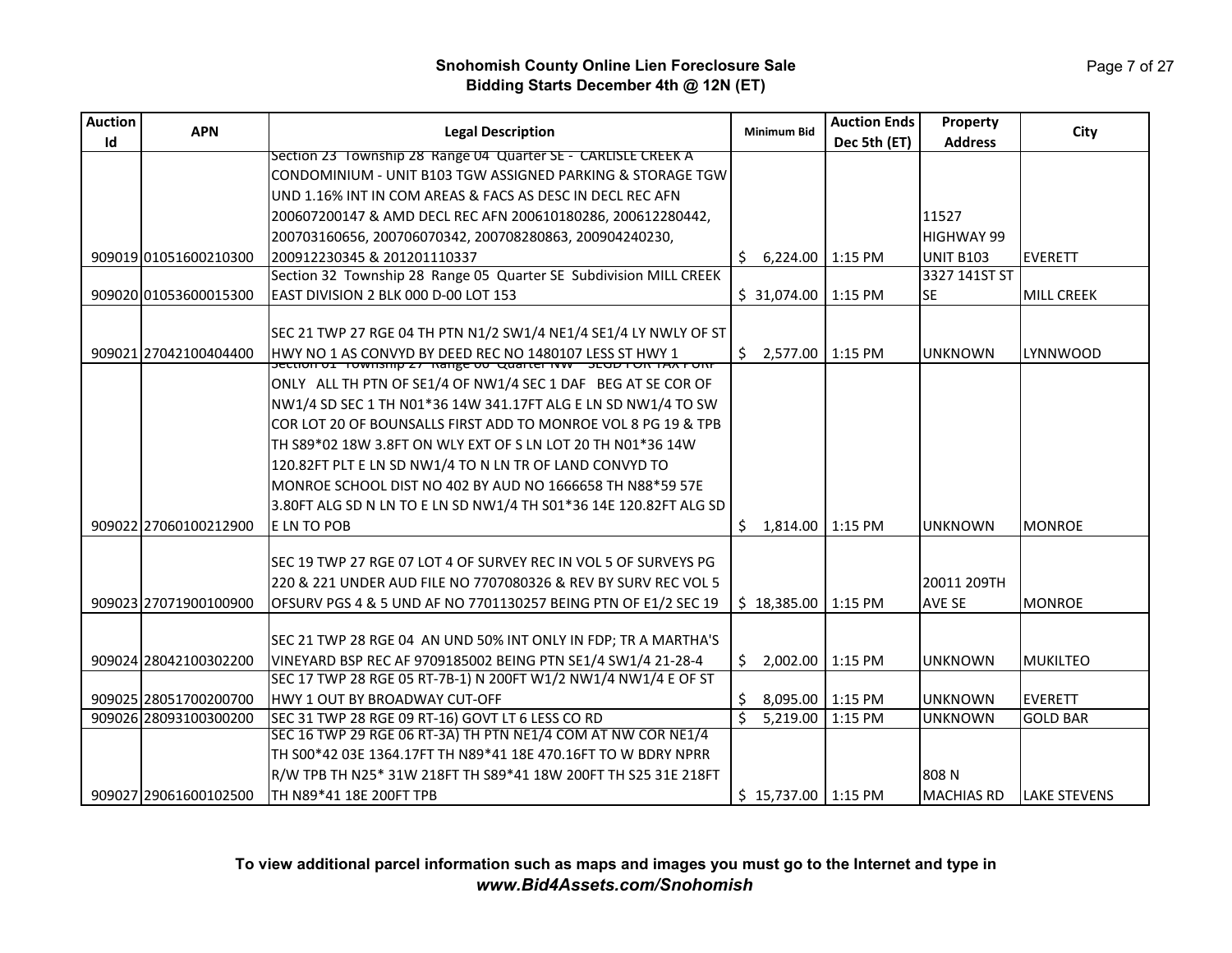| <b>Auction</b> | <b>APN</b>            | <b>Legal Description</b>                                          | <b>Minimum Bid</b>     | <b>Auction Ends</b> | Property        | City                 |
|----------------|-----------------------|-------------------------------------------------------------------|------------------------|---------------------|-----------------|----------------------|
| Id             |                       |                                                                   |                        | Dec 5th (ET)        | <b>Address</b>  |                      |
|                |                       | SEC 07 TWP 29 RGE 07 RT-16) E 440FT LY S OF CO RD OF SE1/4 SE1/4  |                        |                     |                 |                      |
|                |                       | AKA LOT 6 OF 5 ACRE PARCELS PER VOL 3 PG 124 OF SURVEYS AUD FILE  |                        |                     |                 |                      |
|                | 909028 29070700400200 | 7601120189                                                        | Ś.<br>4.629.00         | 1:15 PM             | <b>UNKNOWN</b>  | <b>SNOHOMISH</b>     |
|                |                       | Section 22 Township 30 Range 05 Quarter NW -- LOT 3 SNO CO SP PFN |                        |                     |                 |                      |
|                |                       | 95-108741SP AFN 9701155003 BEING PTN NW1/4 NW1/4 SD SEC LESS      |                        |                     |                 |                      |
|                |                       | PTN DAF: BEG NW COR SD LOT 3 TH S86*14 32E 34.17FT TH S28*08      |                        |                     |                 |                      |
|                |                       | 29W 10.26FT TH S88*07 43W 30.86FT TH N07*20 33E 12.39FT TPB TGW   |                        |                     |                 |                      |
|                |                       | PTN LOT 2 SD SHORT PLAT DAF: BEG SE COR SD LOT 2 TH N87*19 27W    |                        |                     |                 |                      |
|                |                       | 11FT TH N02*35 12W 63.48FT TH S12*13 37E 65.41FT TPB AKA PARCEL   |                        |                     |                 |                      |
|                |                       | B SNO CO BLA 06-131449 AFN 200612070319 & CORRECTED PER AFN       |                        |                     | 9124 55TH       |                      |
|                | 909029 30052200211600 | 200712130366                                                      | \$19.918.00            | 1:30 PM             | <b>AVE NE</b>   | <b>MARYSVILLE</b>    |
|                |                       | SEC 29 TWP 30 RGE 05 RT-17-1) TH PTN SE1/4 NE1/4 LY E OF QUIL--   |                        |                     |                 |                      |
|                |                       | CEDA CR & W OF W LN S/HY EXC S 1038.3FT THOF - REFER TO 293005-1- |                        |                     | 7120 35TH       |                      |
|                | 909030 30052900101600 | 016-0100 FOR MH ONLY                                              | Ś.<br>9,001.00         | 1:30 PM             | <b>AVE NE</b>   | <b>MARYSVILLE</b>    |
|                |                       |                                                                   |                        |                     |                 |                      |
|                |                       |                                                                   |                        |                     |                 |                      |
|                |                       |                                                                   |                        |                     |                 |                      |
|                |                       |                                                                   |                        |                     |                 |                      |
|                | 909031 30061800402100 | SEC 18 TWP 30 RGE 06 N1/2 NW1/4 SW1/4 SE1/4                       | 5,461.00 1:30 PM<br>Ŝ. |                     | <b>UNKNOWN</b>  | <b>LAKE STEVENS</b>  |
|                |                       |                                                                   |                        |                     |                 |                      |
|                |                       |                                                                   |                        |                     |                 |                      |
|                |                       |                                                                   |                        |                     |                 |                      |
|                |                       |                                                                   |                        |                     |                 |                      |
|                |                       | SEC 19 TWP 30 RGE 06 LOT 2 OF SP 556(10-78) REC AF 7901080306 &   |                        |                     | 11223 84TH ST   |                      |
|                | 909032 30061900102700 | BEING PTN W1/2 SE1/4 NE1/4 (1.00 OF 2.39 ACRES) OSG-94            | \$15,463.00            | 1:30 PM             | <b>NE</b>       | <b>LAKE STEVENS</b>  |
|                |                       | SEC 12 TWP 30 RGE 07 RT-4A) NW1/4 NE1/4 LESS TH PT LY N OF NP     |                        |                     |                 |                      |
|                | 909033 30071200101500 | R/W LESS NP R/W ALSO LESS TH PTN LY S OF STILLAGUAMISH RIVER      | \$2,079.00             | 1:30 PM             | <b>UNKNOWN</b>  | <b>GRANITE FALLS</b> |
|                |                       |                                                                   |                        |                     | 29816           |                      |
|                |                       | Section 07 Township 30 Range 08 Quarter NW E1/2 NE1/4 SE1/4       |                        |                     | <b>MOUNTAIN</b> |                      |
|                | 909034 30080700202100 | NW1/4 LY S OF MT. LOOP HY                                         | $$11,405.00$   1:30 PM |                     | <b>LOOP HWY</b> | <b>GRANITE FALLS</b> |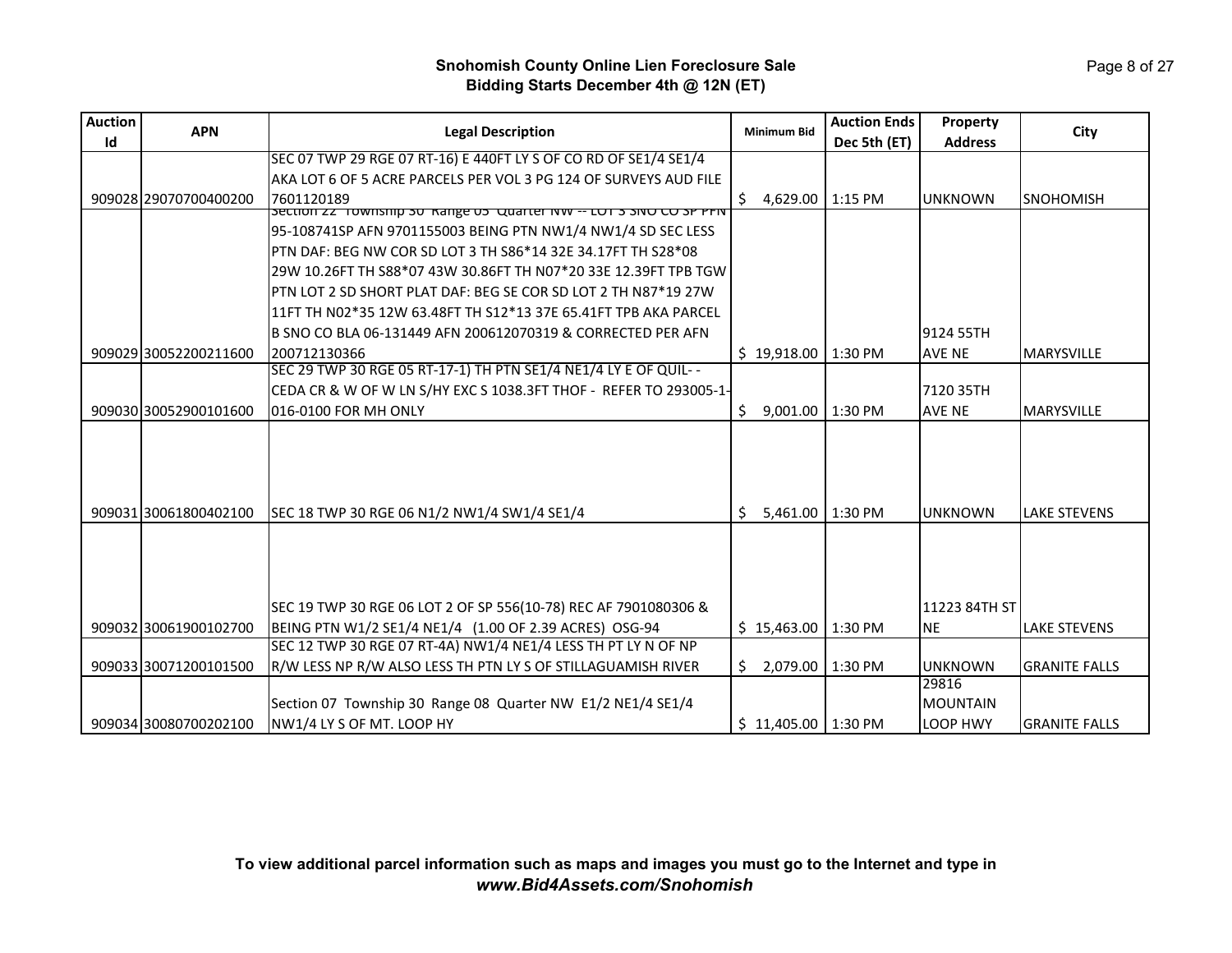# Page 9 of 27

| <b>Auction</b> | <b>APN</b>            | <b>Legal Description</b>                                            | <b>Minimum Bid</b>       | <b>Auction Ends</b> | Property       | City              |
|----------------|-----------------------|---------------------------------------------------------------------|--------------------------|---------------------|----------------|-------------------|
| Id             |                       |                                                                     |                          | Dec 5th (ET)        | <b>Address</b> |                   |
|                |                       | Section 33 Township 31 Range 05 Quarter NW - TH PTN S1/2 S1/2       |                          |                     |                |                   |
|                |                       | W1/2 NW1/4 NW1/2 SD SEC 33 WHN FDT - BEG PT OF INT OF W MGN         |                          |                     |                |                   |
|                |                       | EXST DITCH ALG E LN SD S1/2 S1/2 W1/2 NW1/4 NW1/4 WITH N MGN        |                          |                     |                |                   |
|                |                       | CO RD ALG S LN SD NW1/4 NW1/4 TH W ALG SD RD MGN 100FT TH N         |                          |                     |                |                   |
|                |                       | 100FT TH E 100FT TO W MGN SD DITCH TH S ALG SD DITCH MGN 100FT      |                          |                     |                |                   |
|                |                       | TO POB EXC S 15FT FOR RD R/W TO CITY OF MAR BY DEED REC UND AFN     |                          |                     | 3627 152ND     |                   |
|                | 909035 31053300201000 | 200807160278 CORR BY AFN 200811210292                               | $$17,055.00$   1:30 PM   |                     | <b>ST NE</b>   | <b>MARYSVILLE</b> |
|                |                       | SEC 27 TWP 32 RGE 05 THAT PTN NW1/4 SE1/4 DAF - COM AT NE COR       |                          |                     |                |                   |
|                |                       | OF NW1/4 SE1/4 TH S ALG E LN SD NW1/4 SE1/4 781FT TH W 208.7FT      |                          |                     |                |                   |
|                |                       | FT TO TPB TH S 260FT TH W 377FT M/L TO ELY R/W LN OF NPRR CO        |                          |                     |                |                   |
|                |                       | (BURLINGTON NORTHERN RAILWAY) TH NLY ALG SD R/W LN TAP TH           |                          |                     |                |                   |
|                |                       | BEARS W FR TPB TH E 619FT M/L TO TPB AKA PTN LOT 2 OF SURV BY       |                          |                     |                |                   |
|                | 909036 32052700400400 | HUEY DATED 12-30-86 OSA 76                                          | 2,017.00   1:30 PM<br>Ŝ. |                     | <b>UNKNOWN</b> | <b>ARLINGTON</b>  |
|                |                       | SEC 10 TWP 32 RGE 06 RT-26A) ALL TH PTN FDT LY IN GOVT LOT 8 10-32- |                          |                     |                |                   |
|                |                       | 06 DAF COM SE COR SEC TH N00*28 27E ALG E LN THOF 74.94FT TO C/L    |                          |                     |                |                   |
|                |                       | OF S/HY 1-E TH S63*28 57W ALG C/L 227 .16FT TO HWY ENG STA 421 X    |                          |                     |                |                   |
|                |                       | 00 TH N26*31 03W 50FT TO NLY R/W LN OF SD S/HY TH N63*28 57E        |                          |                     |                |                   |
|                |                       | ALG SD R/W LN 70FT TH N26*12 09W 61.49FT TO HWY ENG STA 811 X       |                          |                     |                |                   |
|                |                       |                                                                     |                          |                     |                |                   |
|                |                       | S63*54 57W TO R BK OF N FK OF STILLI RIV TH SELY ALG SD BK TAP WH   |                          |                     |                |                   |
|                | 909037 32061000401100 | IS S63*28 57W OF TPB TH N63*28 57E TO TPB                           | 1,856.00<br>Ŝ.           | 1:30 PM             | <b>UNKNOWN</b> | <b>ARLINGTON</b>  |
|                |                       |                                                                     |                          |                     |                |                   |
|                |                       | SEC 15 TWP 32 RGE 06 RT-1A) TH PTN FDT LY IN GOVT LOT 1 OF 15-32-   |                          |                     |                |                   |
|                |                       | 06 DAF COM SE COR SEC 10-32-06 TH N00*28 27E ALG E LN THOF          |                          |                     |                |                   |
|                |                       | 74.94FT TO C/L S/HY 1-E TH S63*28 57W ALG C/L 227.16FT TO HWY       |                          |                     |                |                   |
|                |                       | ENG STA 421+00 TH N26*31 03W 50FT TO NLY R/W LN OF SD S/HY TH       |                          |                     |                |                   |
|                |                       | N63*28 57E ALG SD R/W LN 70FT TH N26*12 09W 61.49FTTO HWY ENG       |                          |                     |                |                   |
|                |                       | STA 811+39.94 TH N53*20 03W 59.2FT TH CONT N53*20 03W 115.8FT       |                          |                     |                |                   |
|                |                       | TH S63*54 57W TO R BK OF N FORK OF STILLI RIV TH SELY ALG SD BK     |                          |                     |                |                   |
|                | 909038 32061500100200 | TAP WH IS S63*28 57W OF TPB TH N63*28 57E TO TPB                    | 1,730.00   1:30 PM<br>S. |                     | <b>UNKNOWN</b> | <b>ARLINGTON</b>  |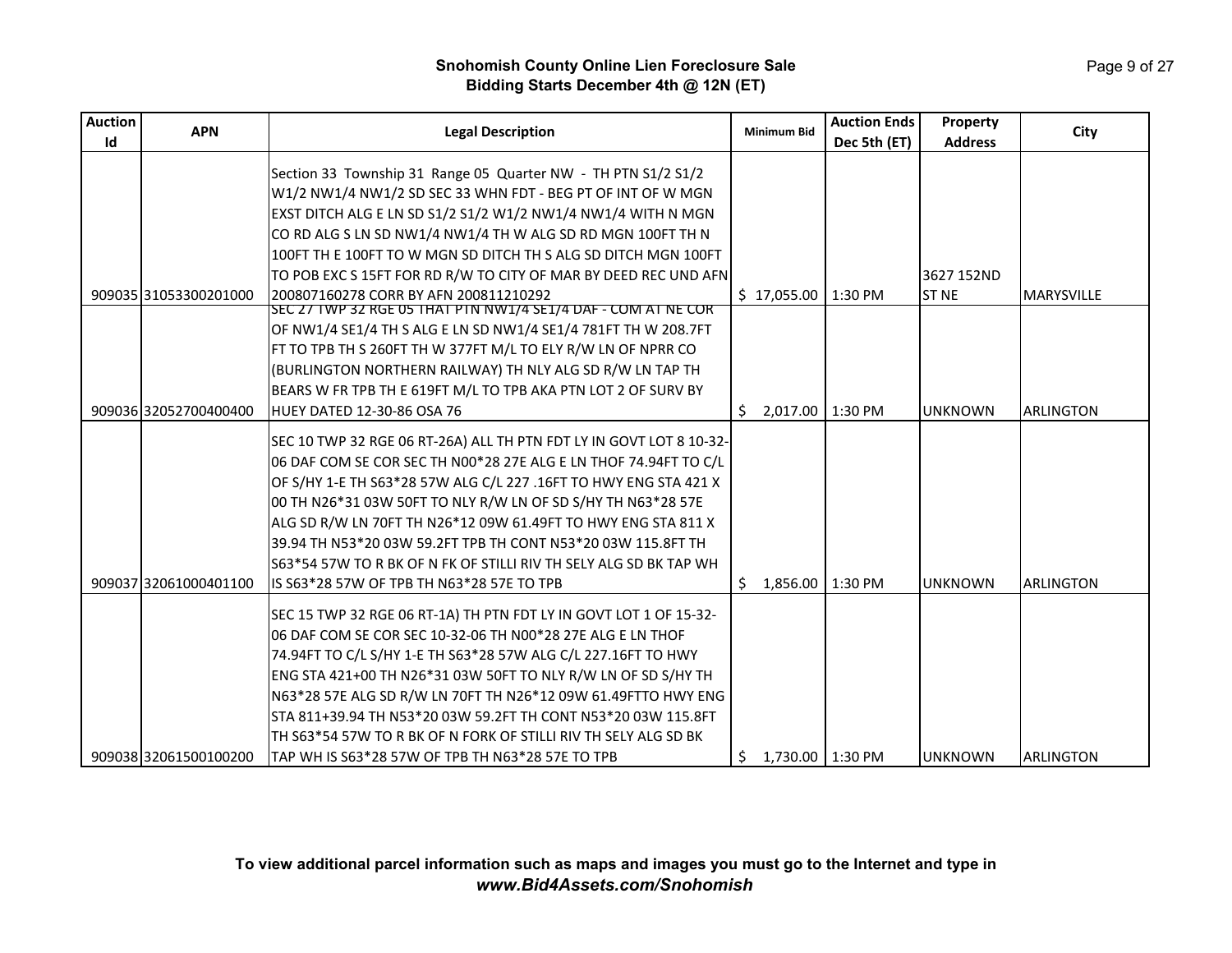| <b>Auction</b> | <b>APN</b>            |               |              |                          |    | <b>Land Value</b> |         | 2018 Total             | <b>Tax Bill</b>        | <b>Total Tax</b> | <b>Tax Rate</b> | Zoning | Zoning           | <b>IRS Liens</b> |
|----------------|-----------------------|---------------|--------------|--------------------------|----|-------------------|---------|------------------------|------------------------|------------------|-----------------|--------|------------------|------------------|
| Id             |                       | Acreage       |              | Improvements             |    |                   |         | <b>Assessed Values</b> | Year                   | Bill             | Area            | Code   | <b>Type</b>      |                  |
|                |                       |               |              |                          |    |                   |         |                        |                        |                  |                 |        |                  |                  |
|                | 908957 00381300000701 | $0.75$ \$     |              | $\blacksquare$           | \$ | $1,500.00$ \$     |         |                        | 1,500.00 2016, 2017,   | 142.48 03415     |                 |        | 910 Undevelope   | <b>NO</b>        |
|                | 908958 00396000002400 | $0.28$ \$     |              |                          | \$ | 5,000.00          | $\zeta$ |                        | 5,000.00 2016, 2017,   |                  | 231.1 03973     |        | 910 Undevelope   | <b>NO</b>        |
|                | 908959 00401000017500 | $1.28$ \$     |              |                          | \$ | 6,400.00          | \$      |                        | 6,400.00 2016, 2017,   | 211.67 01520     |                 |        | 910 Undevelope   | <b>NO</b>        |
|                | 908960 00401100008900 | $0.31$ \$     |              | 2,700.00                 | \$ | 65,600.00         | $\zeta$ |                        | 68,300.00 2015, 2016,  | 2662.25 01520    |                 |        | 198 Vacation Ca  | <b>NO</b>        |
|                | 908961 00401100009200 | $0.27$ \$     |              | $\blacksquare$           | \$ | 53,400.00         | \$      |                        | 53,400.00 2015, 2016,  | 1998.34 01520    |                 |        | 910 Undevelope   | <b>NO</b>        |
|                | 908962 00403800007700 | $9.6$ \$      |              | 299,100.00               | Ŝ. | 320,500.00        | Ŝ.      |                        | 619,600.00 2013, 2014, | 45574.09 03669   |                 |        | 111 Single Famil | <b>NO</b>        |
|                |                       |               |              |                          |    |                   |         |                        |                        |                  |                 |        |                  |                  |
|                | 908963 00403800008001 | $3.83 \mid 5$ |              | $\overline{\phantom{a}}$ | \$ | 19,200.00         | \$      | 19,200.00              | 2015, 2016,            | 1191.94 03669    |                 |        | 910 Undevelope   | <b>NO</b>        |
|                | 908964 00417200004100 |               | $0 \mid \xi$ | $\overline{a}$           | \$ |                   | \$      |                        | 2016, 2017,            |                  | 6.42 01415      |        | 910 Undevelope   | <b>NO</b>        |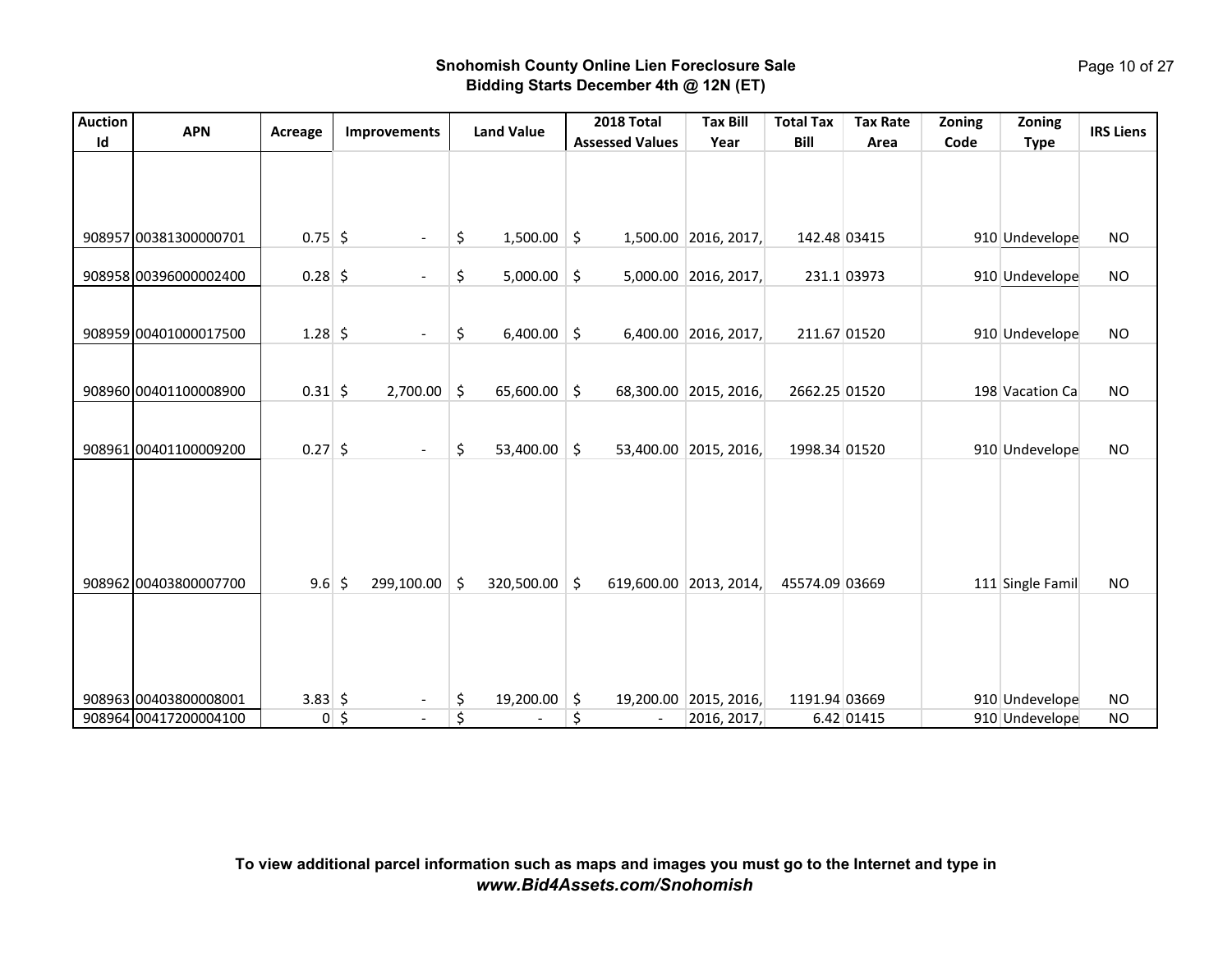| <b>Auction</b> | <b>APN</b>            | Acreage   |             | Improvements                               | <b>Land Value</b> | 2018 Total             | <b>Tax Bill</b>        | <b>Total Tax</b> | <b>Tax Rate</b> | Zoning | Zoning           | <b>IRS Liens</b> |
|----------------|-----------------------|-----------|-------------|--------------------------------------------|-------------------|------------------------|------------------------|------------------|-----------------|--------|------------------|------------------|
| Id             |                       |           |             |                                            |                   | <b>Assessed Values</b> | Year                   | Bill             | Area            | Code   | <b>Type</b>      |                  |
|                |                       |           |             |                                            |                   |                        |                        |                  |                 |        |                  |                  |
|                |                       |           |             |                                            |                   |                        |                        |                  |                 |        |                  |                  |
|                |                       |           |             |                                            |                   |                        |                        |                  |                 |        |                  |                  |
|                |                       |           |             |                                            |                   |                        |                        |                  |                 |        |                  |                  |
|                |                       |           |             |                                            |                   |                        |                        |                  |                 |        |                  |                  |
|                |                       |           |             |                                            |                   |                        |                        |                  |                 |        |                  |                  |
|                |                       |           |             |                                            |                   |                        |                        |                  |                 |        |                  |                  |
|                |                       |           |             |                                            |                   |                        |                        |                  |                 |        |                  |                  |
|                |                       |           |             |                                            |                   |                        |                        |                  |                 |        |                  |                  |
|                | 908965 00431300301401 | $2.07$ \$ |             | $\overline{\phantom{a}}$                   | \$<br>10,400.00   | \$                     | 10,400.00 2016, 2017,  | 3192.01 00408    |                 |        | 910 Undevelope   | <b>NO</b>        |
|                |                       |           |             |                                            |                   |                        |                        |                  |                 |        |                  |                  |
|                | 908966 00432500004200 | $0.19$ \$ |             | 188,100.00                                 | \$<br>167,000.00  | \$                     | 355,100.00 2016, 2017, | 14062.53 00010   |                 |        | 111 Single Famil | <b>NO</b>        |
|                | 908967 00439147600101 | $0.07$ \$ |             |                                            | \$<br>5,000.00    | \$                     | 5,000.00 2015, 2016,   | 266.68 00010     |                 |        | 910 Undevelope   | <b>NO</b>        |
|                |                       |           |             |                                            |                   |                        |                        |                  |                 |        |                  |                  |
|                |                       |           |             |                                            |                   |                        |                        |                  |                 |        |                  |                  |
|                |                       |           |             |                                            |                   |                        |                        |                  |                 |        |                  |                  |
|                |                       |           |             |                                            |                   |                        |                        |                  |                 |        |                  |                  |
|                |                       |           |             |                                            |                   |                        |                        |                  |                 |        |                  |                  |
|                |                       |           |             |                                            |                   |                        |                        |                  |                 |        |                  |                  |
|                | 908968 00442100002701 |           | $0\sqrt{5}$ | $\blacksquare$                             | \$<br>8,700.00    | \$                     | 8,700.00 2015, 2016,   | 367.72 03859     |                 |        | 910 Undevelope   | <b>NO</b>        |
|                |                       |           |             |                                            |                   |                        |                        |                  |                 |        |                  |                  |
|                | 908969 00457100005505 | $0.06$ \$ |             | $\overline{\phantom{a}}$<br>$\overline{a}$ | \$<br>9,000.00    | \$                     | $9,000.00$ 2016, 2017, | 401.96 03162     |                 |        | 910 Undevelope   | <b>NO</b>        |
|                | 908970 00461801700501 | $0.06$ \$ |             |                                            | \$<br>52,500.00   | \$                     | 52,500.00 2015, 2016,  | 2491.34 00110    |                 |        | 910 Undevelope   | <b>NO</b>        |
|                |                       |           |             |                                            |                   |                        |                        |                  |                 |        |                  |                  |
|                | 908971 00461804602400 | $0.06$ \$ |             | $\overline{\phantom{a}}$                   | \$<br>27,500.00   | \$                     | 27,500.00 2016, 2017,  | 1155.48 00110    |                 |        | 910 Undevelope   | <b>NO</b>        |
|                |                       |           |             |                                            |                   |                        |                        |                  |                 |        |                  |                  |
|                |                       |           |             |                                            |                   |                        |                        |                  |                 |        |                  |                  |
|                |                       |           |             |                                            |                   |                        |                        |                  |                 |        |                  |                  |
|                |                       |           |             |                                            |                   |                        |                        |                  |                 |        |                  |                  |
|                |                       |           |             |                                            |                   |                        |                        |                  |                 |        |                  |                  |
|                | 908972 00464800000500 | $0.59$ \$ |             | $\overline{\phantom{a}}$                   | \$<br>76,600.00   | \$                     | 76,600.00 2016, 2017,  | 3972.6 00667     |                 |        | 910 Undevelope   | <b>NO</b>        |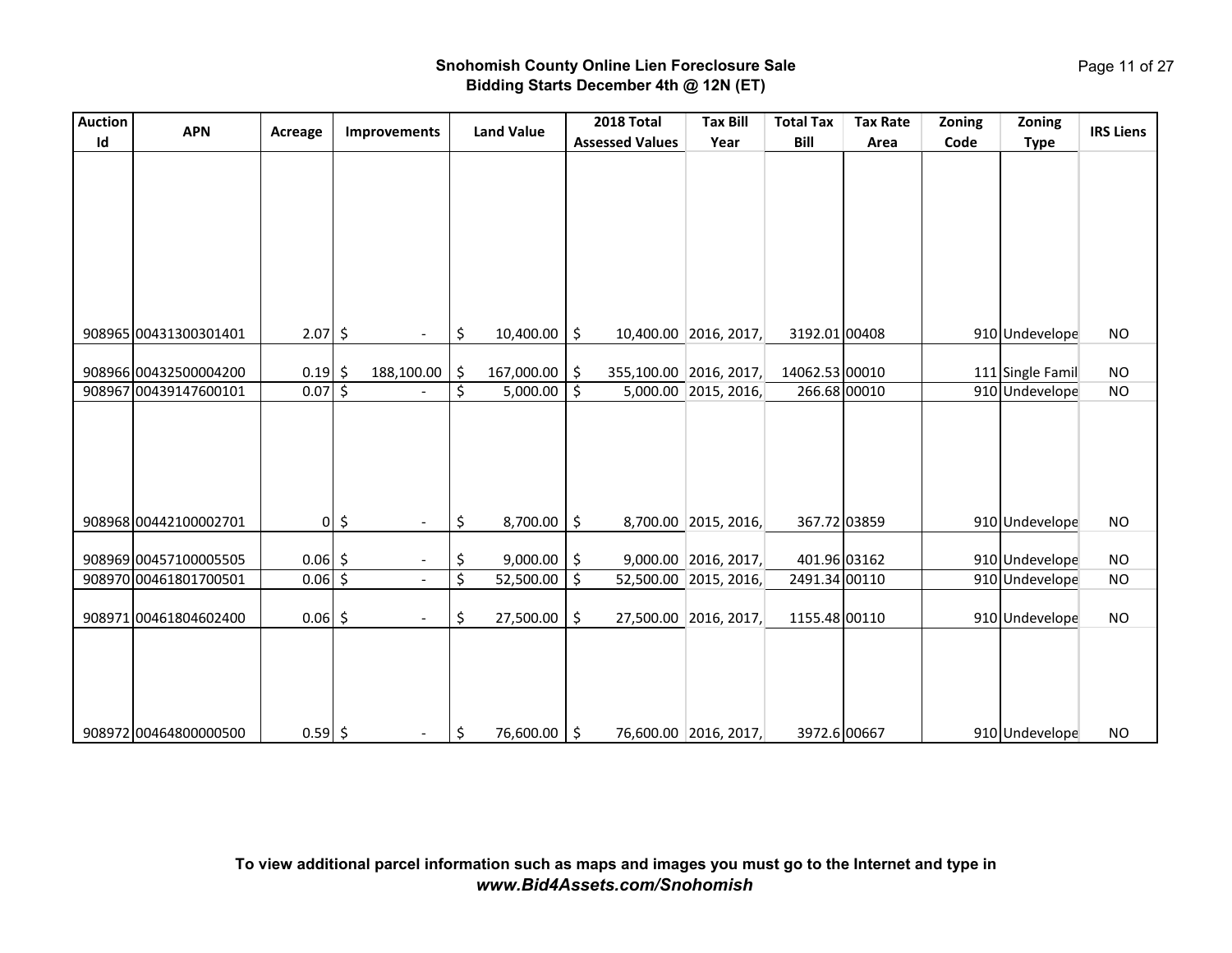| <b>Auction</b> |                                                |                   |         |                          |          |                      |          | 2018 Total             | <b>Tax Bill</b>                              | <b>Total Tax</b>             | <b>Tax Rate</b> | Zoning | Zoning                           |                        |
|----------------|------------------------------------------------|-------------------|---------|--------------------------|----------|----------------------|----------|------------------------|----------------------------------------------|------------------------------|-----------------|--------|----------------------------------|------------------------|
| Id             | <b>APN</b>                                     | Acreage           |         | <b>Improvements</b>      |          | <b>Land Value</b>    |          | <b>Assessed Values</b> | Year                                         | Bill                         | Area            | Code   | <b>Type</b>                      | <b>IRS Liens</b>       |
|                |                                                |                   |         |                          |          |                      |          |                        |                                              |                              |                 |        |                                  |                        |
|                | 908973 00466100006000<br>908974 00466200009600 | $0.28$ \$<br>0.24 | $\zeta$ |                          | \$<br>\$ | 9,200.00<br>4,500.00 | \$<br>\$ |                        | 9,200.00 2015, 2016,<br>4,500.00 2015, 2016, | 415.84 01080<br>257.71 01080 |                 |        | 910 Undevelope<br>910 Undevelope | <b>NO</b><br><b>NO</b> |
|                | 908975 00466700005700                          | $0.24$ \$         |         | $\overline{\phantom{a}}$ | \$       | 4,500.00             | \$       |                        | 4,500.00 2016, 2017,                         | 219.14 01080                 |                 |        | 910 Undevelope                   | <b>NO</b>              |
|                | 908976 00473300200101                          | $0.22$ \$         |         |                          | \$       | 1,000.00             | \$       |                        | 1,000.00 2016, 2017,                         |                              | 41.79 02310     |        | 910 Undevelope                   | <b>NO</b>              |
|                | 908977 00480300601403                          | 0.23              | \$      |                          | \$       | 8,000.00             | \$       |                        | 8,000.00 2016, 2017,                         | 313.03 00025                 |                 |        | 910 Undevelope                   | <b>NO</b>              |
|                | 908978 00492000204102                          | 0.48              | \$      |                          | \$       | 67,600.00            | \$       |                        | 67,600.00 2015, 2016,                        | 2347.6 03691                 |                 |        | 910 Undevelope                   | <b>NO</b>              |
|                | 908979 00494200400400                          | 0.11              | \$      | $\overline{\phantom{a}}$ | \$       | 78,000.00            | \$       |                        | 78,000.00 2015, 2016,                        | 3617.43 00056                |                 |        | 553 Gasoline Sei                 | <b>NO</b>              |
|                | 908980 00499100107700                          | 0.47              | \$      |                          | \$       | 63,900.00            | \$       |                        | 63,900.00 2016, 2017,                        | 2359.45 01376                |                 |        | 912 No Perk Und                  | <b>YES</b>             |
|                | 908981 00500400500600                          | $0.13$ \$         |         | 49,300.00                | \$       | 135,100.00           | \$       |                        | 184,400.00 2016, 2017,                       | 7723.17 00010                |                 |        | 111 Single Famil                 | <b>NO</b>              |
|                | 908982 00510000102000                          | $0.16$ \$         |         | 116,500.00               | Ŝ.       | 309,000.00           | \$       |                        | 425,500.00 2016, 2017,                       | 14051.72 02475               |                 |        | 111 Single Famil                 | <b>NO</b>              |
|                | 908983 00525700102300                          | $0.17$ \$         |         | $\sim$                   | \$       | 5,000.00             | \$       |                        | 5,000.00 2016, 2017,                         | 224.44 03415                 |                 |        | 910 Undevelope                   | <b>NO</b>              |
|                | 908984 00525700103500                          | 0.17              | \$      |                          | \$       | 3,000.00             | \$       |                        | 3,000.00 2016, 2017,                         | 164.65 03415                 |                 |        | 910 Undevelope                   | <b>YES</b>             |
|                | 908985 00525800208400                          | 0.72              | \$      | 24,900.00                | \$       | 7,500.00             | \$       |                        | 32,400.00 2016, 2017,                        | 1021.06 03415                |                 |        | 198 Vacation Ca                  | <b>NO</b>              |
|                | 908986 00526100517100                          | $0.23$ \$         |         |                          | \$       | 5,000.00             | \$       |                        | 5,000.00 2016, 2017,                         | 558.51 03415                 |                 |        | 910 Undevelope                   | <b>NO</b>              |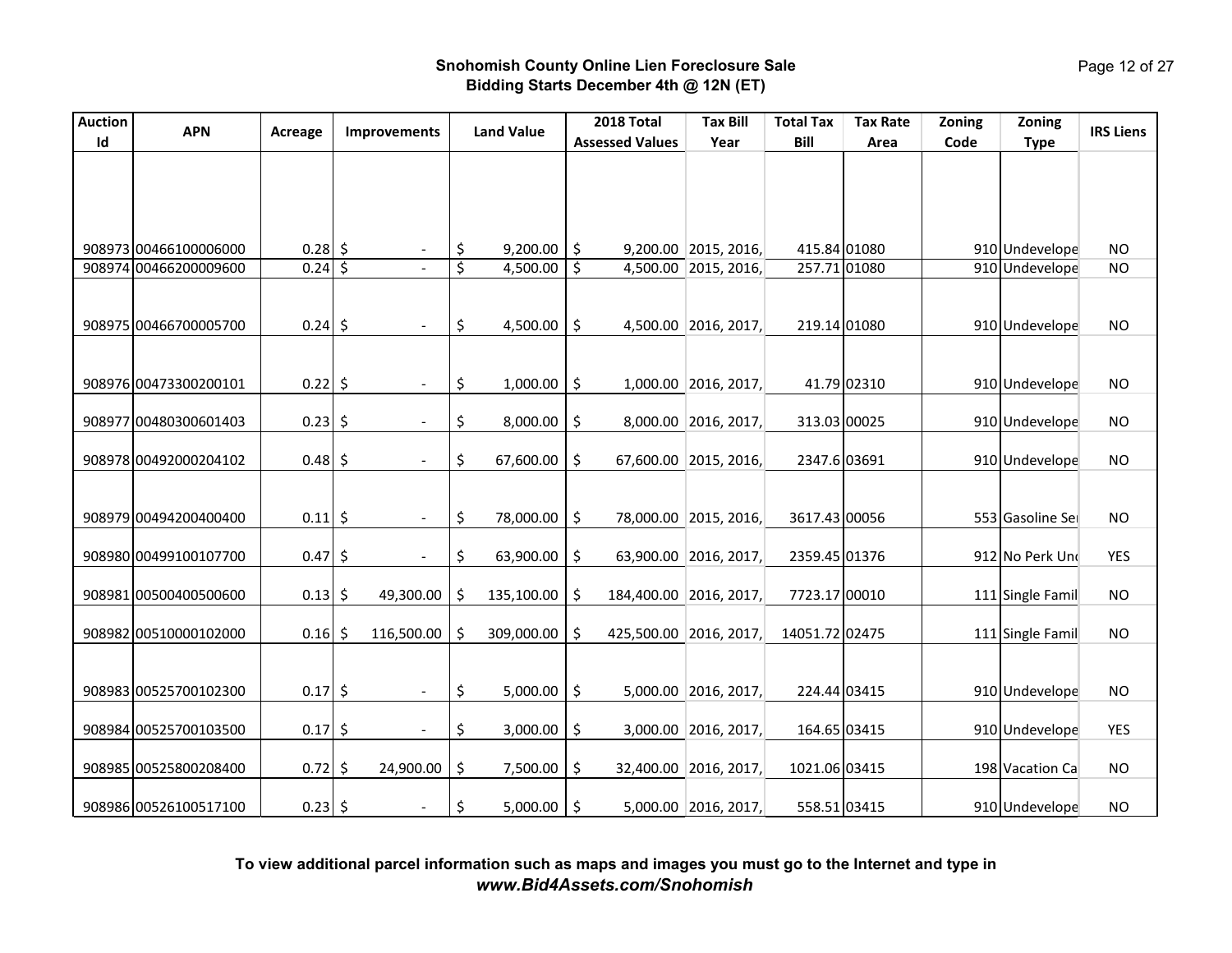| Auction | <b>APN</b>            | Acreage   | Improvements                   |     | <b>Land Value</b> | 2018 Total             | <b>Tax Bill</b>        | <b>Total Tax</b> | <b>Tax Rate</b> | Zoning | Zoning           | <b>IRS Liens</b> |
|---------|-----------------------|-----------|--------------------------------|-----|-------------------|------------------------|------------------------|------------------|-----------------|--------|------------------|------------------|
| Id      |                       |           |                                |     |                   | <b>Assessed Values</b> | Year                   | <b>Bill</b>      | Area            | Code   | <b>Type</b>      |                  |
|         | 908987 00526100517200 | $0.24$ \$ |                                | \$  | 1,000.00          | \$                     | 1,000.00 2016, 2017,   | 181.18 03415     |                 |        | 910 Undevelope   | <b>NO</b>        |
|         | 908988 00526100517300 | 0.25      | \$<br>$\overline{\phantom{a}}$ | \$  | 1,000.00          | \$                     | 1,000.00 2016, 2017,   | 181.18 03415     |                 |        | 910 Undevelope   | <b>NO</b>        |
|         | 908989 00526100521100 | $0.26$ \$ |                                | \$  | 2,500.00          | \$                     | 2,500.00 2016, 2017,   | 130.62 03415     |                 |        | 910 Undevelope   | <b>YES</b>       |
|         | 908990 00526500000400 | $0.25$ \$ | 12,400.00                      | \$  | 24,700.00         | \$                     | 37,100.00 2016, 2017,  | 668.49 01550     |                 |        | 111 Single Famil | <b>NO</b>        |
|         | 908991 00544300009200 | $0.19$ \$ | 106,500.00                     | \$  | 306,500.00        | \$                     | 413,000.00 2016, 2017, | 13739.16 00216   |                 |        | 111 Single Famil | <b>NO</b>        |
|         |                       |           |                                |     |                   |                        |                        |                  |                 |        |                  |                  |
|         | 908992 00548200002406 | $1\vert$  | $\zeta$<br>674,900.00          | Ŝ.  | 146,000.00        | \$                     | 820,900.00 2016, 2017, | 31480.8 01235    |                 |        | 111 Single Famil | <b>NO</b>        |
|         | 908993 00550800000400 | 0.26      | \$<br>100,300.00               | \$  | 138,000.00        | \$                     | 238,300.00 2016, 2017, | 8661.41 00511    |                 |        | 111 Single Famil | <b>NO</b>        |
|         | 908994 00557100301300 | $0.33$ \$ | 10,300.00                      | \$  | 80,200.00         | \$                     | 90,500.00 2016, 2017,  | 3130.36 01520    |                 |        | 186 Septic & We  | <b>NO</b>        |
|         | 908995 00572200002500 | $0.23$ \$ | 75,200.00                      | \$. | 125,000.00        | \$                     | 200,200.00 2016, 2017, | 7298.42 00511    |                 |        | 111 Single Famil | <b>NO</b>        |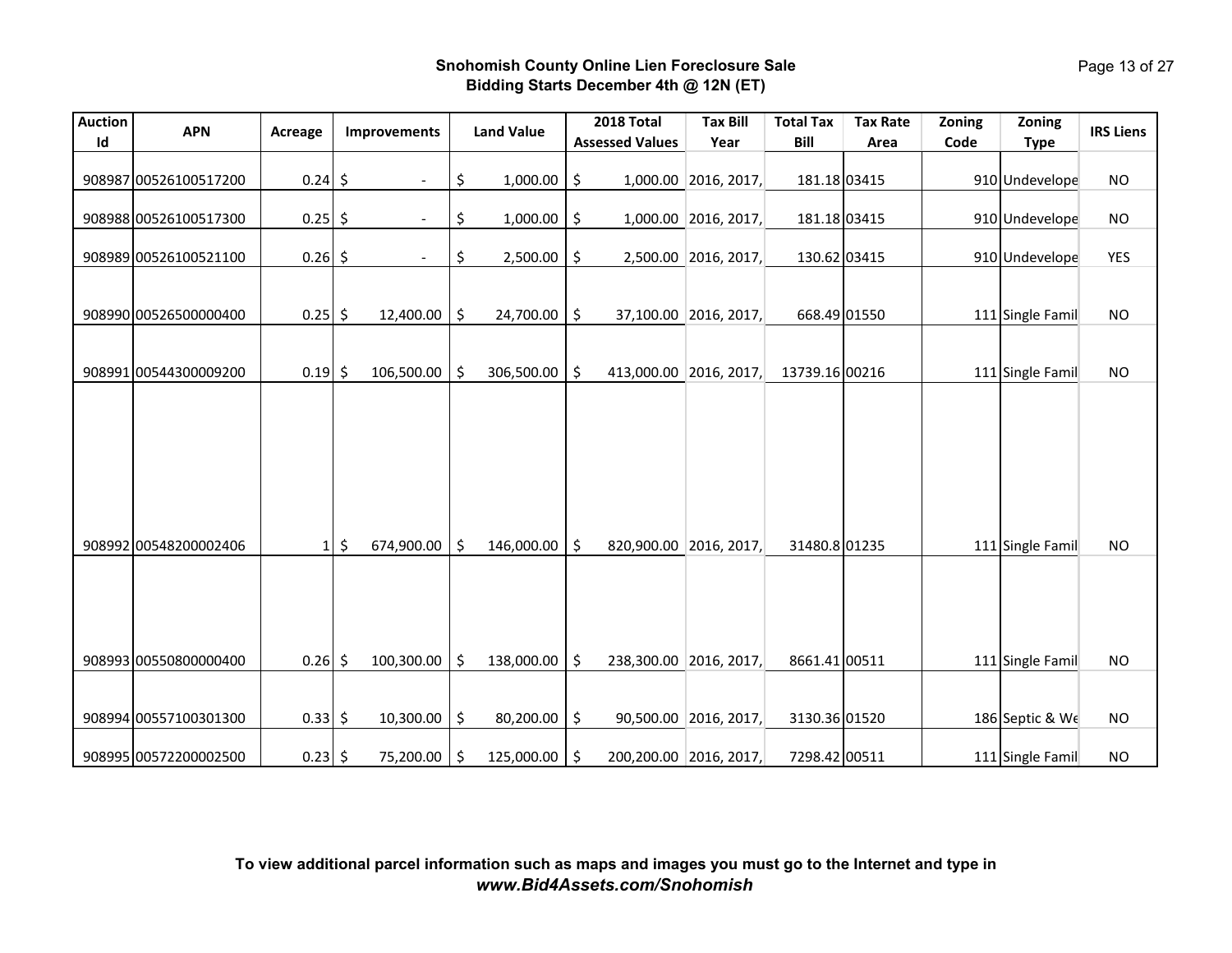| <b>Auction</b> |                       |           |                                     |                                | 2018 Total                     | <b>Tax Bill</b>        | <b>Total Tax</b> | <b>Tax Rate</b> | Zoning | Zoning           |                  |
|----------------|-----------------------|-----------|-------------------------------------|--------------------------------|--------------------------------|------------------------|------------------|-----------------|--------|------------------|------------------|
| Id             | <b>APN</b>            | Acreage   | <b>Improvements</b>                 | <b>Land Value</b>              | <b>Assessed Values</b>         | Year                   | Bill             | Area            | Code   | <b>Type</b>      | <b>IRS Liens</b> |
|                | 908996 00577100005300 | $0.17$ \$ |                                     | \$<br>5,100.00                 | \$                             | 5,100.00 2016, 2017,   | 215.17 03305     |                 |        | 910 Undevelope   | <b>NO</b>        |
|                | 908997 00577100005400 | $0.17$ \$ | $\overline{\phantom{a}}$            | \$<br>1,000.00                 | \$                             | 1,000.00 2016, 2017,   |                  | 43.33 03305     |        | 910 Undevelope   | <b>NO</b>        |
|                |                       |           |                                     |                                |                                |                        |                  |                 |        |                  |                  |
|                | 908998 00582501100300 | 0.13      | \$<br>$\blacksquare$                | \$<br>10,200.00                | \$<br>10,200.00                | 2015, 2016,            |                  | 379.4 03355     |        | 111 Single Famil | <b>NO</b>        |
|                | 908999 00599600008600 | 0.04      | \$<br>$\blacksquare$                | \$                             | \$<br>$\sim$                   | 2016, 2017,            |                  | 21.97 01510     |        | 910 Undevelope   | <b>NO</b>        |
|                | 909000 00599600008700 | 0.04      | \$<br>$\overline{\phantom{a}}$      | \$<br>$\overline{\phantom{a}}$ | \$<br>$\overline{\phantom{a}}$ | 2016, 2017,            |                  | 21.97 01510     |        | 910 Undevelope   | <b>NO</b>        |
|                | 909001 00599600008800 | 0.04      | $\zeta$<br>$\overline{\phantom{a}}$ | \$<br>$\frac{1}{2}$            | \$                             | 2016, 2017,            |                  | 21.97 01510     |        | 910 Undevelope   | <b>NO</b>        |
|                | 909002 00599600008900 | $0.04$ \$ |                                     | \$                             | \$                             | 2016, 2017,            |                  | 21.97 01510     |        | 910 Undevelope   | <b>NO</b>        |
|                | 909003 00600500000500 | 2.5       | \$<br>18,000.00                     | \$<br>142,200.00               | \$                             | 160,200.00 2016, 2017, | 14979.66 01269   |                 |        | 111 Single Famil | <b>NO</b>        |
|                | 909004 00617000010900 | 0.38      | \$                                  | \$<br>2,000.00                 | \$                             | 2,000.00 2016, 2017,   |                  | 92.45 03973     |        | 910 Undevelope   | <b>NO</b>        |
|                | 909005 00625200001400 | $0.24$ \$ | $\overline{\phantom{a}}$            | \$<br>59,500.00                | \$                             | 59,500.00 2016, 2017,  | 2078.88 01520    |                 |        | 910 Undevelope   | <b>NO</b>        |
|                | 909006 00625200001500 | $0.3$ \$  | 2,900.00                            | \$<br>23,300.00                | \$                             | 26,200.00 2016, 2017,  | 1004.16 01520    |                 |        | 183 Non Resider  | <b>NO</b>        |
|                | 909007 00641000007700 | $0.19$ \$ | 130,900.00                          | \$<br>225,000.00               | \$                             | 355,900.00 2015, 2016, | 18713.21 03059   |                 |        | 111 Single Famil | <b>NO</b>        |
|                | 909008 00685700002000 | $0.21$ \$ | 175,500.00                          | \$<br>270,000.00               | \$                             | 445,500.00 2016, 2017, | 15642.51 03045   |                 |        | 111 Single Famil | <b>NO</b>        |
|                | 909009 00712700001900 | $0.45$ \$ |                                     | \$<br>39,600.00                | \$                             | 39,600.00 2016, 2017,  | 1466.99 00180    |                 |        | 910 Undevelope   | <b>NO</b>        |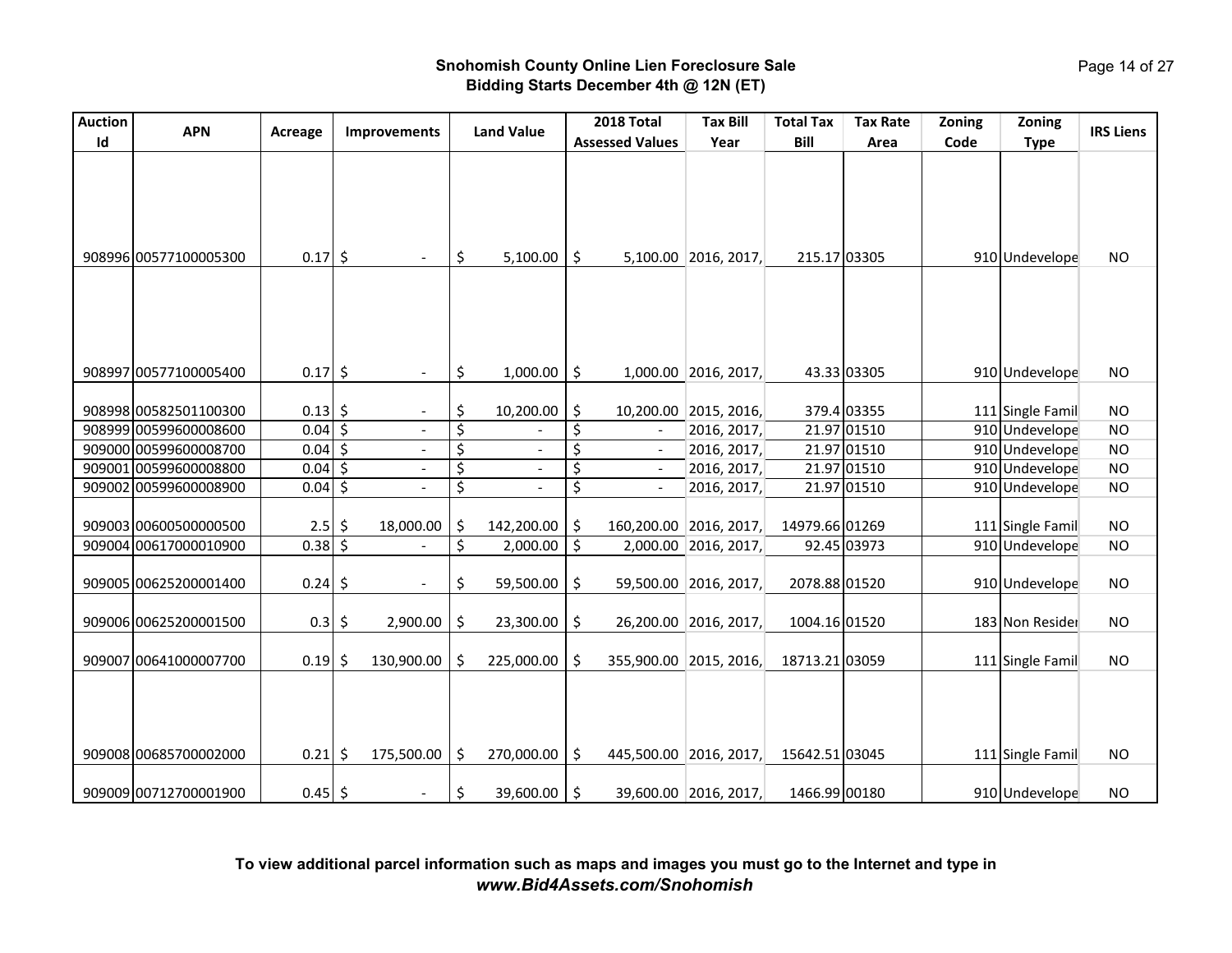| <b>Auction</b><br>Id | <b>APN</b>            | Acreage   |               | Improvements | <b>Land Value</b> | 2018 Total<br><b>Assessed Values</b> | <b>Tax Bill</b><br>Year | <b>Total Tax</b><br>Bill | <b>Tax Rate</b><br>Area | Zoning<br>Code | Zoning<br><b>Type</b> | <b>IRS Liens</b> |
|----------------------|-----------------------|-----------|---------------|--------------|-------------------|--------------------------------------|-------------------------|--------------------------|-------------------------|----------------|-----------------------|------------------|
|                      |                       |           |               |              |                   |                                      |                         |                          |                         |                |                       |                  |
|                      | 909010 00809100010200 | $0.13$ \$ |               | 135,200.00   | \$<br>122,000.00  | \$                                   | 257,200.00 2016, 2017,  | 9463.48 00758            |                         |                | 111 Single Famil      | <b>NO</b>        |
|                      | 909011 00855300001800 | $0.17$ \$ |               | 221,100.00   | \$<br>240,000.00  | \$<br>461,100.00                     | 2016, 2017,             | 16381.05 02310           |                         |                | 111 Single Famil      | <b>NO</b>        |
|                      |                       |           |               |              |                   |                                      |                         |                          |                         |                |                       |                  |
|                      | 909012 00869533020400 |           | $0\sqrt{5}$   | 127,000.00   | \$<br>32,000.00   | \$                                   | 159,000.00 2016, 2017,  | 6139.41 00010            |                         |                | 145 Condominiu        | <b>NO</b>        |
|                      | 909013 00891000001100 | $0.08$ \$ |               | 178,600.00   | \$<br>240,000.00  | \$                                   | 418,600.00 2015, 2016,  | 13472.36 02446           |                         |                | 111 Single Famil      | <b>YES</b>       |
|                      |                       |           |               |              |                   |                                      |                         |                          |                         |                |                       |                  |
|                      |                       |           |               |              |                   |                                      |                         |                          |                         |                |                       |                  |
|                      | 909014 00946200100300 |           | $0\vert$ \$   | 225,500.00   | \$<br>45,000.00   | \$                                   | 270,500.00 2016, 2017,  | 8932.43 02310            |                         |                | 143 Single Famil      | <b>NO</b>        |
|                      |                       |           |               |              |                   |                                      |                         |                          |                         |                |                       |                  |
|                      |                       |           |               |              |                   |                                      |                         |                          |                         |                |                       |                  |
|                      | 909015 01010300003000 | $0.18$ \$ |               | 329,100.00   | \$<br>179,000.00  | \$                                   | 508,100.00 2016, 2017,  | 19357.58 00530           |                         |                | 111 Single Famil      | <b>NO</b>        |
|                      |                       |           |               |              |                   |                                      |                         |                          |                         |                |                       |                  |
|                      |                       |           |               |              |                   |                                      |                         |                          |                         |                |                       |                  |
|                      | 909016 01012700330200 |           | $0\vert\;$ \$ | 150,900.00   | \$<br>39,500.00   | \$                                   | 190,400.00 2015, 2016,  | 7753.51 00520            |                         |                | 145 Condominiu        | <b>NO</b>        |
|                      |                       |           |               |              |                   |                                      |                         |                          |                         |                |                       |                  |
|                      | 909017 01023500000700 | 0         | \$            | 220,000.00   | \$<br>218,000.00  | \$                                   | 438,000.00 2016, 2017,  | 15127.88 02310           |                         |                | 141 Single Famil      | <b>NO</b>        |
|                      | 909018 01040200001300 | $0.12$ \$ |               | 217,200.00   | \$<br>138,000.00  | \$                                   | 355,200.00 2016, 2017,  | 13245.72 00511           |                         |                | 111 Single Famil      | <b>NO</b>        |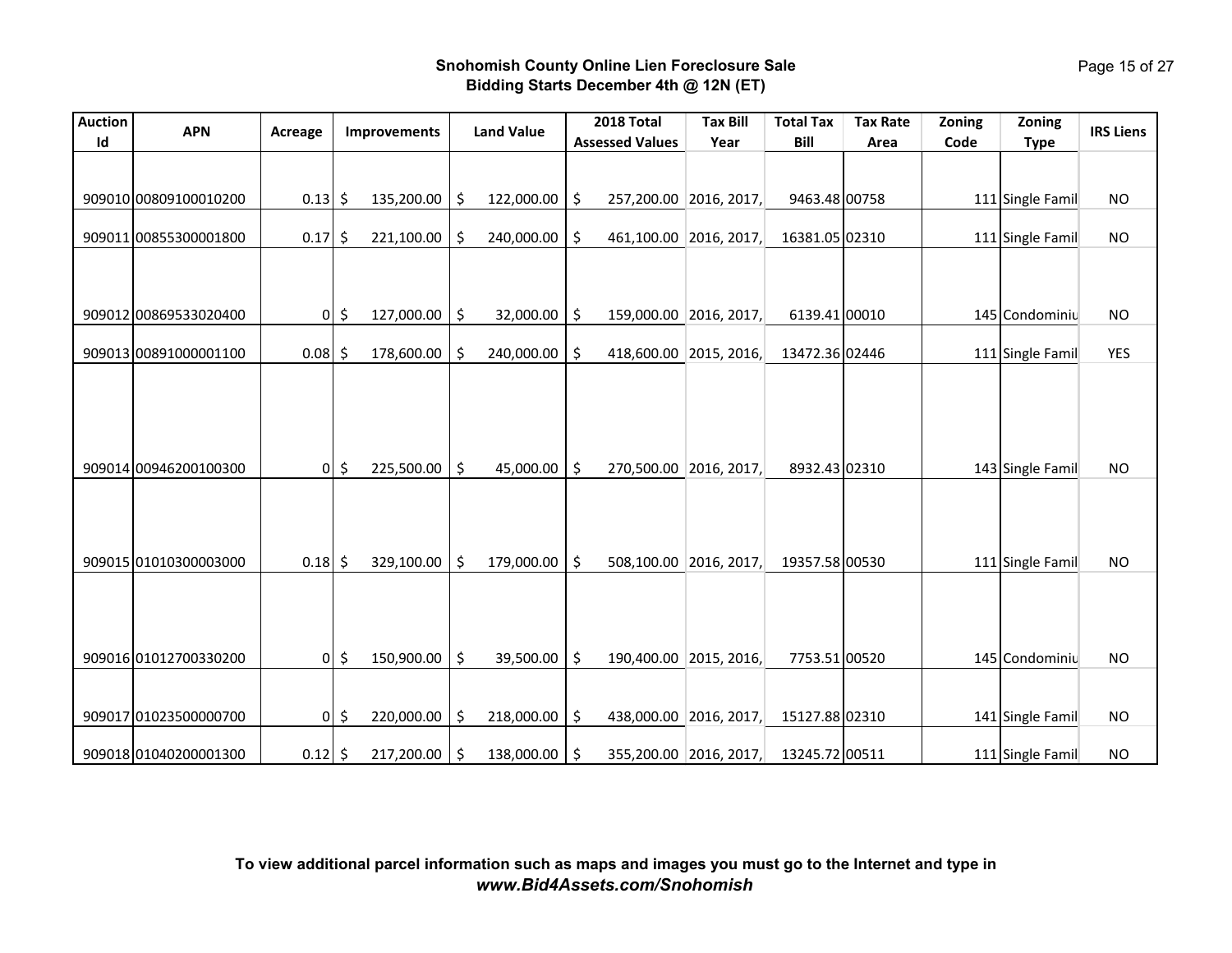| <b>Auction</b> | <b>APN</b>                                     | Acreage           |                     | Improvements                |          | <b>Land Value</b>              | 2018 Total                   | <b>Tax Bill</b>        | <b>Total Tax</b>              | <b>Tax Rate</b> | Zoning | Zoning                           | <b>IRS Liens</b>       |
|----------------|------------------------------------------------|-------------------|---------------------|-----------------------------|----------|--------------------------------|------------------------------|------------------------|-------------------------------|-----------------|--------|----------------------------------|------------------------|
| Id             |                                                |                   |                     |                             |          |                                | <b>Assessed Values</b>       | Year                   | Bill                          | Area            | Code   | <b>Type</b>                      |                        |
|                |                                                |                   |                     |                             |          |                                |                              |                        |                               |                 |        |                                  |                        |
|                | 909019 01051600210300                          |                   | $0 \mid \xi$        | 116,000.00                  | \$       | 63,000.00                      | \$                           | 179,000.00 2016, 2017, | 3167.95 02363                 |                 |        | 145 Condominiu                   | <b>NO</b>              |
|                | 909020 01053600015300                          | 0.07              | $\ddot{\bm{\zeta}}$ | 301,100.00                  | \$       | 175,000.00                     | \$                           | 476,100.00 2015, 2016, | 20795.22 00526                |                 |        | 116 Common W                     | <b>NO</b>              |
|                | 909021 27042100404400                          | $0.07$ \$         |                     | $\overline{\phantom{a}}$    | \$       | 16,000.00                      | \$                           | 16,000.00 2015, 2017,  |                               | 576.5 00452     |        | 910 Undevelope                   | <b>NO</b>              |
|                | 909022 27060100212900                          | $0.01$ \$         |                     | 500.00                      | \$       |                                | \$                           | 500.00 2016, 2017,     |                               | 17.92 00530     |        | 910 Undevelope                   | <b>NO</b>              |
|                | 909023 27071900100900                          | 5                 | \$                  | 131,400.00                  | \$       | 236,600.00                     | \$                           | 368,000.00 2016, 2017, | 11705.5 03903                 |                 |        | 111 Single Famil                 | <b>NO</b>              |
|                | 909024 28042100302200                          | 4.07 \$           |                     | $\overline{\phantom{a}}$    | \$       | 4,100.00                       | \$                           | 4,100.00 2016, 2017,   | 142.48 00671                  |                 |        | 910 Undevelope                   | <b>NO</b>              |
|                | 909025 28051700200700                          | 0.3               | \$                  | $\overline{\phantom{a}}$    | \$       | 118,000.00                     | \$                           | 118,000.00 2016, 2017, | 4694.52 03020                 |                 |        | 910 Undevelope                   | <b>NO</b>              |
|                | 909026 28093100300200<br>909027 29061600102500 | 43.95<br>$1\vert$ | $\zeta$<br>\$       | $\overline{a}$<br>42,300.00 | \$<br>\$ | 81,900.00<br>$203,400.00$   \$ | \$<br>245,700.00 2011, 2012, | 81,900.00 2016, 2017,  | 2349.63 05520<br>8255.5 03167 |                 |        | 910 Undevelope<br>118 Manufactur | <b>NO</b><br><b>NO</b> |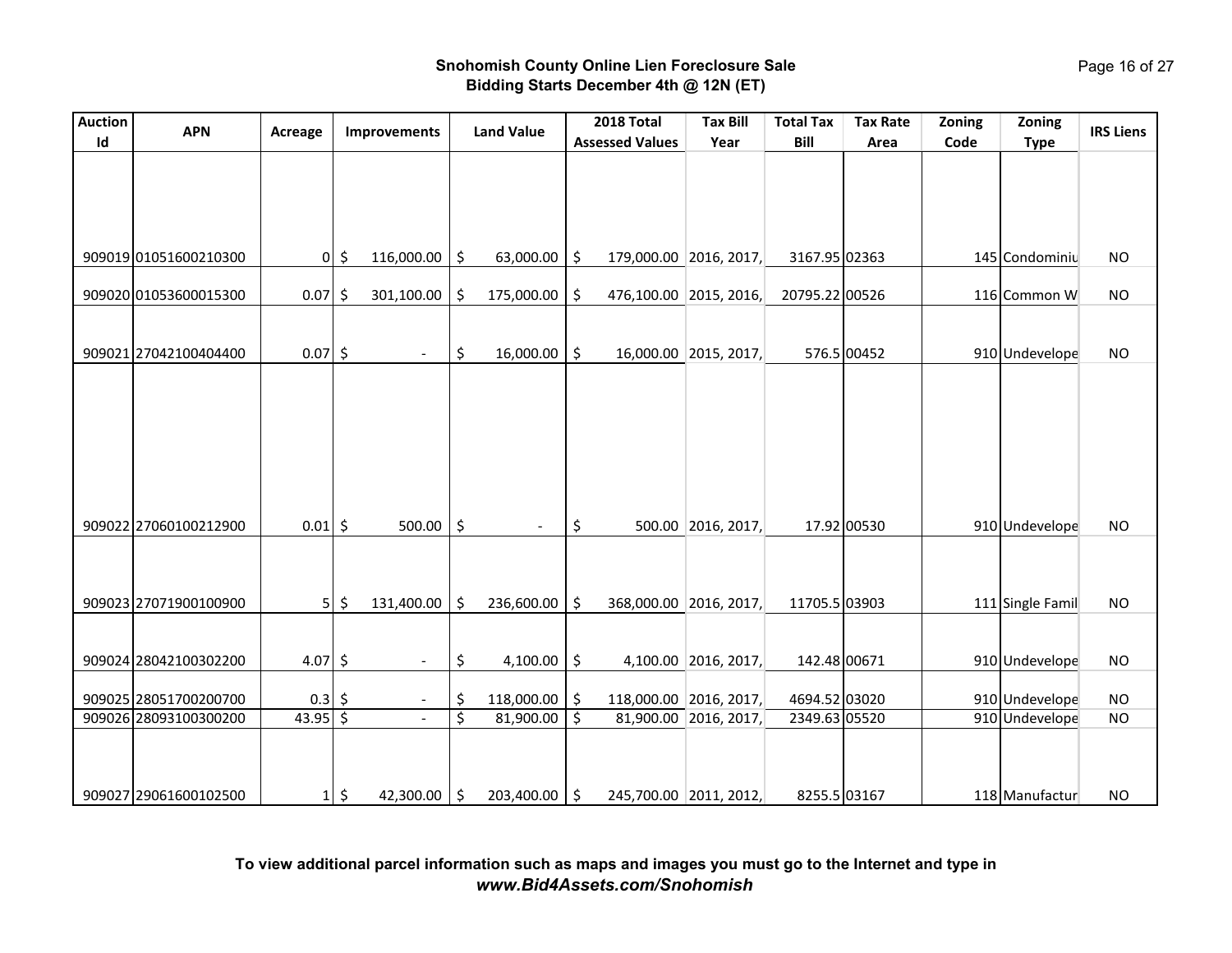| <b>Auction</b> | <b>APN</b>            | Acreage       |                           | Improvements             |     | <b>Land Value</b> | 2018 Total                   | <b>Tax Bill</b>        | <b>Total Tax</b> | <b>Tax Rate</b> | Zoning | Zoning           | <b>IRS Liens</b> |
|----------------|-----------------------|---------------|---------------------------|--------------------------|-----|-------------------|------------------------------|------------------------|------------------|-----------------|--------|------------------|------------------|
| Id             |                       |               |                           |                          |     |                   | <b>Assessed Values</b>       | Year                   | Bill             | Area            | Code   | <b>Type</b>      |                  |
|                | 909028 29070700400200 | $7.73$ \$     |                           | $\overline{\phantom{a}}$ | \$  | 7,700.00          | \$                           | 7,700.00 2015, 2016,   | 895.69 05224     |                 |        | 912 No Perk Und  | <b>NO</b>        |
|                | 909029 30052200211600 | 0.25          | Ŝ.                        | 176,500.00               | \$  | 133,900.00        |                              | 310,400.00 2015, 2016, | 12961.15 00511   |                 |        | 111 Single Famil | <b>NO</b>        |
|                |                       |               |                           |                          |     |                   | \$                           |                        |                  |                 |        |                  |                  |
|                | 909030 30052900101600 | 4             | \$                        | 10,300.00                | \$  | 100,200.00        | \$                           | 110,500.00 2016, 2017, | 5194.4 01235     |                 |        | 186 Septic & We  | <b>NO</b>        |
|                | 909031 30061800402100 |               | $5\overline{\phantom{0}}$ | $\overline{\phantom{a}}$ | \$  | 85,900.00         | \$                           | 85,900.00 2016, 2017,  | 2597.95 05130    |                 |        | 910 Undevelope   | <b>YES</b>       |
|                |                       |               |                           |                          |     |                   |                              |                        |                  |                 |        |                  |                  |
|                | 909032 30061900102700 | $2.39 \mid 5$ |                           | 112,000.00               | \$  | 171,200.00        | \$                           | 257,500.00 2016, 2017, | 9590.26 01288    |                 |        | 940 Open Space   | <b>YES</b>       |
|                | 909033 30071200101500 | $1.66$ \$     |                           | $\overline{\phantom{a}}$ | \$  | 2,000.00          | \$                           | 2,000.00 2016, 2017,   | 207.23 01550     |                 |        | 910 Undevelope   | <b>NO</b>        |
|                | 909034 30080700202100 | $1.69$ \$     |                           | 62,700.00                | -\$ | 123,800.00        | \$<br>186,500.00 2016, 2017, |                        | 6680.27 01550    |                 |        | 118 Manufactur   | <b>NO</b>        |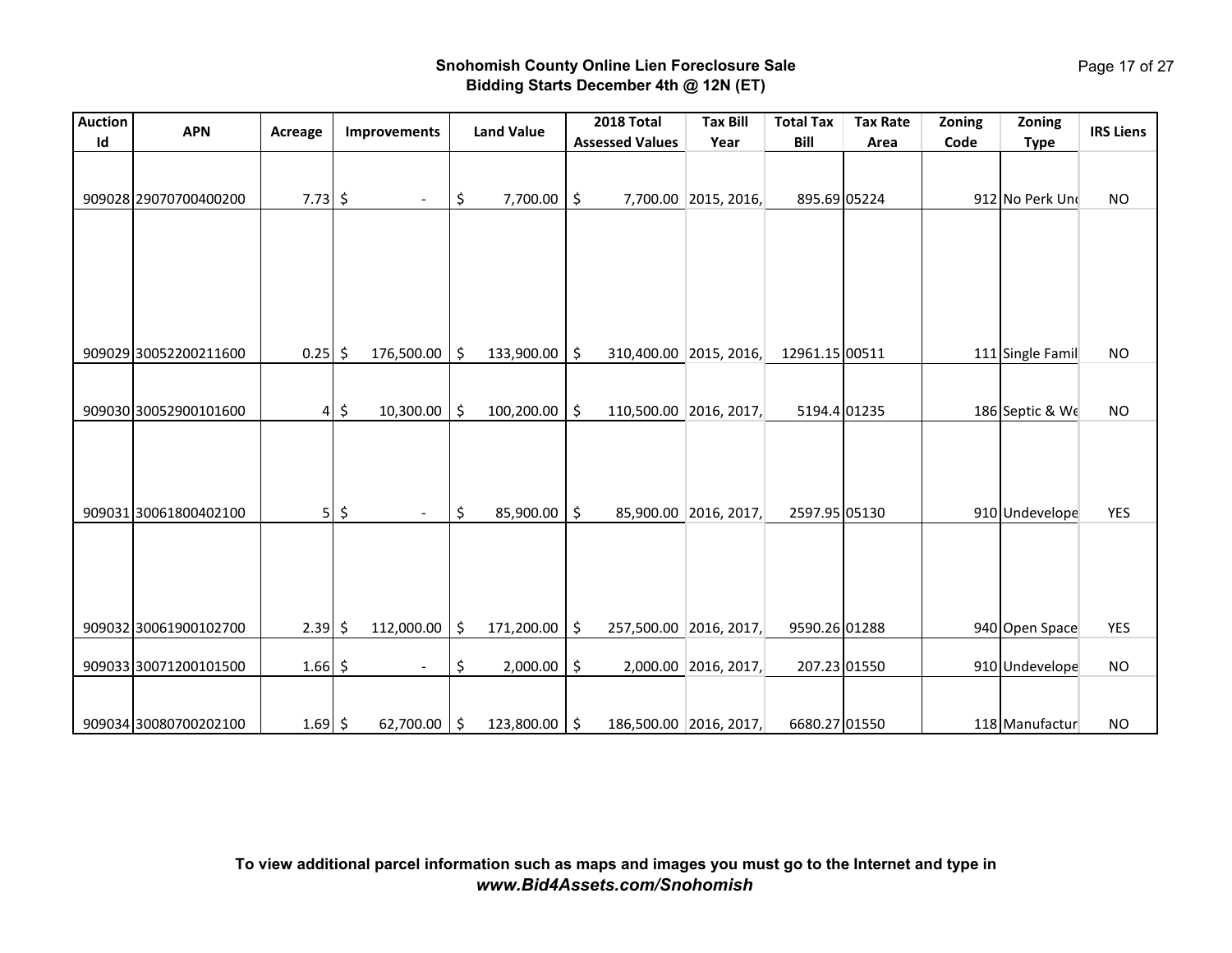| <b>Auction</b> | <b>APN</b>            | Acreage   |         | Improvements             | <b>Land Value</b>   | 2018 Total             | <b>Tax Bill</b>        | <b>Total Tax</b> | <b>Tax Rate</b> | Zoning | Zoning           | <b>IRS Liens</b> |
|----------------|-----------------------|-----------|---------|--------------------------|---------------------|------------------------|------------------------|------------------|-----------------|--------|------------------|------------------|
| $\mathsf{Id}$  |                       |           |         |                          |                     | <b>Assessed Values</b> | Year                   | Bill             | Area            | Code   | <b>Type</b>      |                  |
|                |                       |           |         |                          |                     |                        |                        |                  |                 |        |                  |                  |
|                | 909035 31053300201000 | 0.2       | $\zeta$ | 149,900.00               | \$<br>138,100.00    | \$                     | 288,000.00 2016, 2017, | 11120.34 00511   |                 |        | 539 Other Retail | <b>NO</b>        |
|                | 909036 32052700400400 | $3.06$ \$ |         | $\overline{\phantom{a}}$ | \$<br>22,800.00     | \$                     | 3,400.00 2016, 2017,   | 164.57 01137     |                 |        | 830 Open Space   | <b>NO</b>        |
|                |                       |           |         |                          |                     |                        |                        |                  |                 |        |                  |                  |
|                | 909037 32061000401100 | $0.75$ \$ |         | $\overline{\phantom{a}}$ | \$<br>3,000.00      | \$                     | 3,000.00 2016, 2017,   | 131.65 01160     |                 |        | 910 Undevelope   | <b>NO</b>        |
|                |                       |           |         |                          |                     |                        |                        |                  |                 |        |                  |                  |
|                | 909038 32061500100200 | $0.22$ \$ |         | $\overline{\phantom{a}}$ | \$<br>$900.00$   \$ |                        | 900.00 2016, 2017,     |                  | 39.62 01160     |        | 910 Undevelope   | <b>NO</b>        |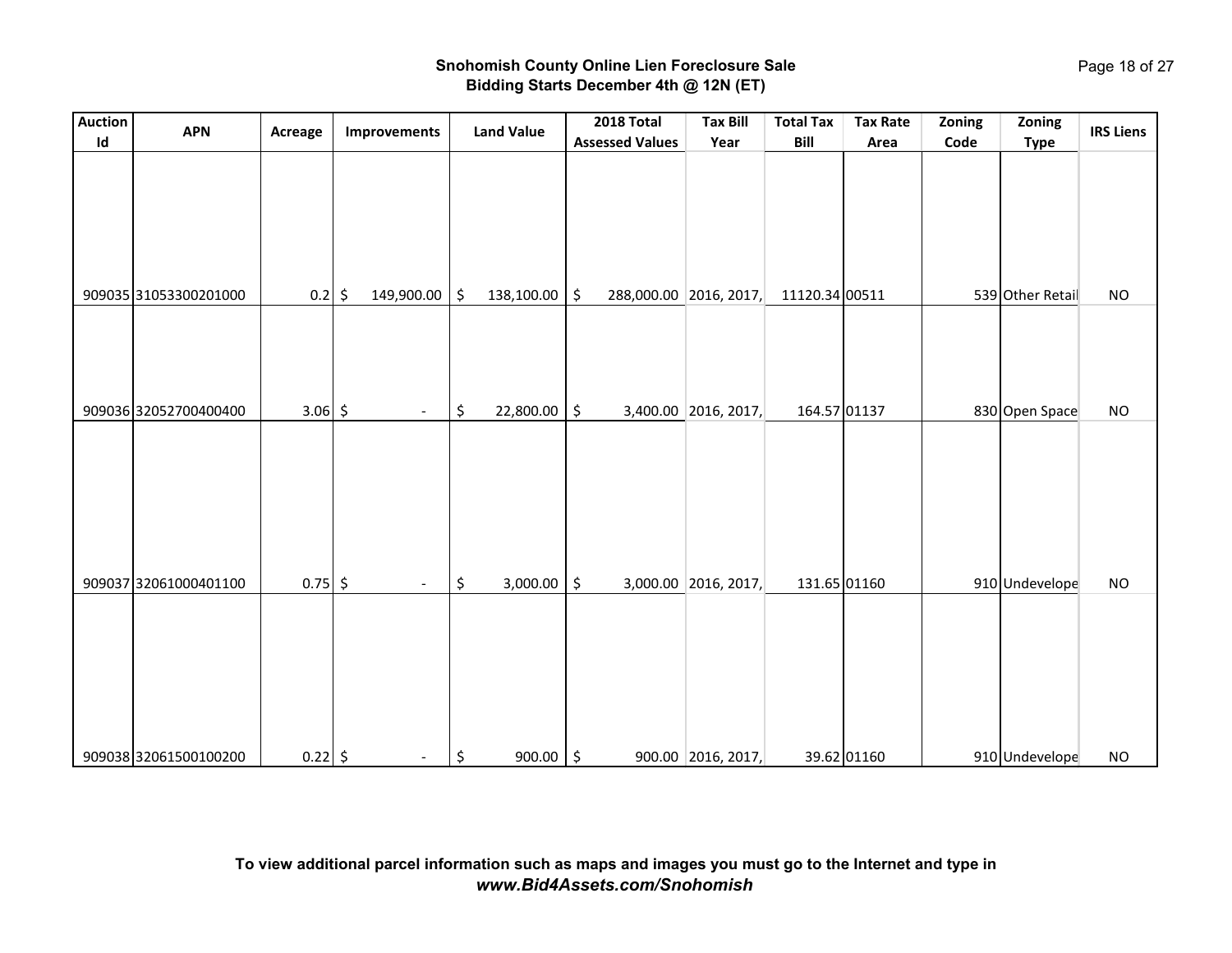| <b>Auction</b> | APN                   | <b>Additional Information</b> |
|----------------|-----------------------|-------------------------------|
| Id             |                       |                               |
|                |                       |                               |
|                |                       |                               |
|                |                       |                               |
|                |                       |                               |
|                | 908957 00381300000701 |                               |
|                |                       |                               |
|                | 908958 00396000002400 |                               |
|                |                       |                               |
|                | 908959 00401000017500 |                               |
|                |                       |                               |
|                |                       |                               |
|                | 908960 00401100008900 | <b>SUBJECT TO LID #17</b>     |
|                |                       |                               |
|                |                       |                               |
|                | 908961 00401100009200 | <b>SUBJECT TO LID #56</b>     |
|                |                       |                               |
|                |                       |                               |
|                |                       |                               |
|                |                       |                               |
|                |                       | MOBILE HOME UNDER PARCEL      |
|                |                       | 00403800007701 IS NOT PART    |
|                | 908962 00403800007700 | OF TAX FORECLOSURE.           |
|                |                       |                               |
|                |                       |                               |
|                |                       |                               |
|                |                       |                               |
|                |                       |                               |
|                | 908963 00403800008001 |                               |
|                | 908964 00417200004100 |                               |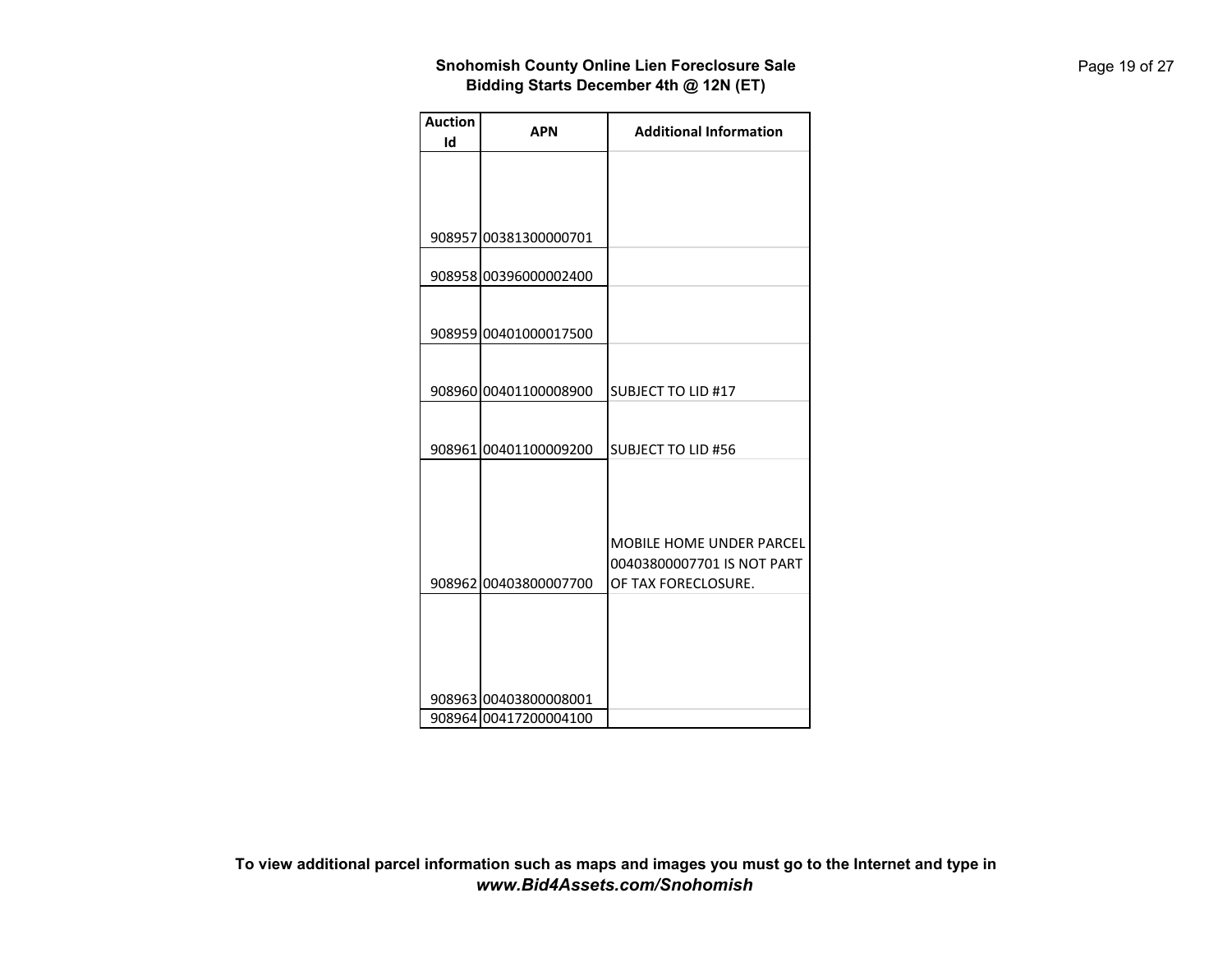| <b>Auction</b> | <b>APN</b>            | <b>Additional Information</b> |
|----------------|-----------------------|-------------------------------|
| Id             |                       |                               |
|                |                       |                               |
|                |                       |                               |
|                |                       |                               |
|                |                       |                               |
|                |                       |                               |
|                |                       |                               |
|                |                       |                               |
|                |                       |                               |
|                | 908965 00431300301401 |                               |
|                |                       |                               |
|                | 908966 00432500004200 |                               |
|                | 908967 00439147600101 |                               |
|                |                       |                               |
|                |                       |                               |
|                |                       |                               |
|                |                       |                               |
|                |                       |                               |
|                |                       |                               |
|                | 908968 00442100002701 |                               |
|                |                       |                               |
|                | 908969 00457100005505 |                               |
|                | 908970 00461801700501 |                               |
|                |                       |                               |
|                | 908971 00461804602400 |                               |
|                |                       |                               |
|                |                       |                               |
|                |                       |                               |
|                |                       |                               |
|                | 908972 00464800000500 |                               |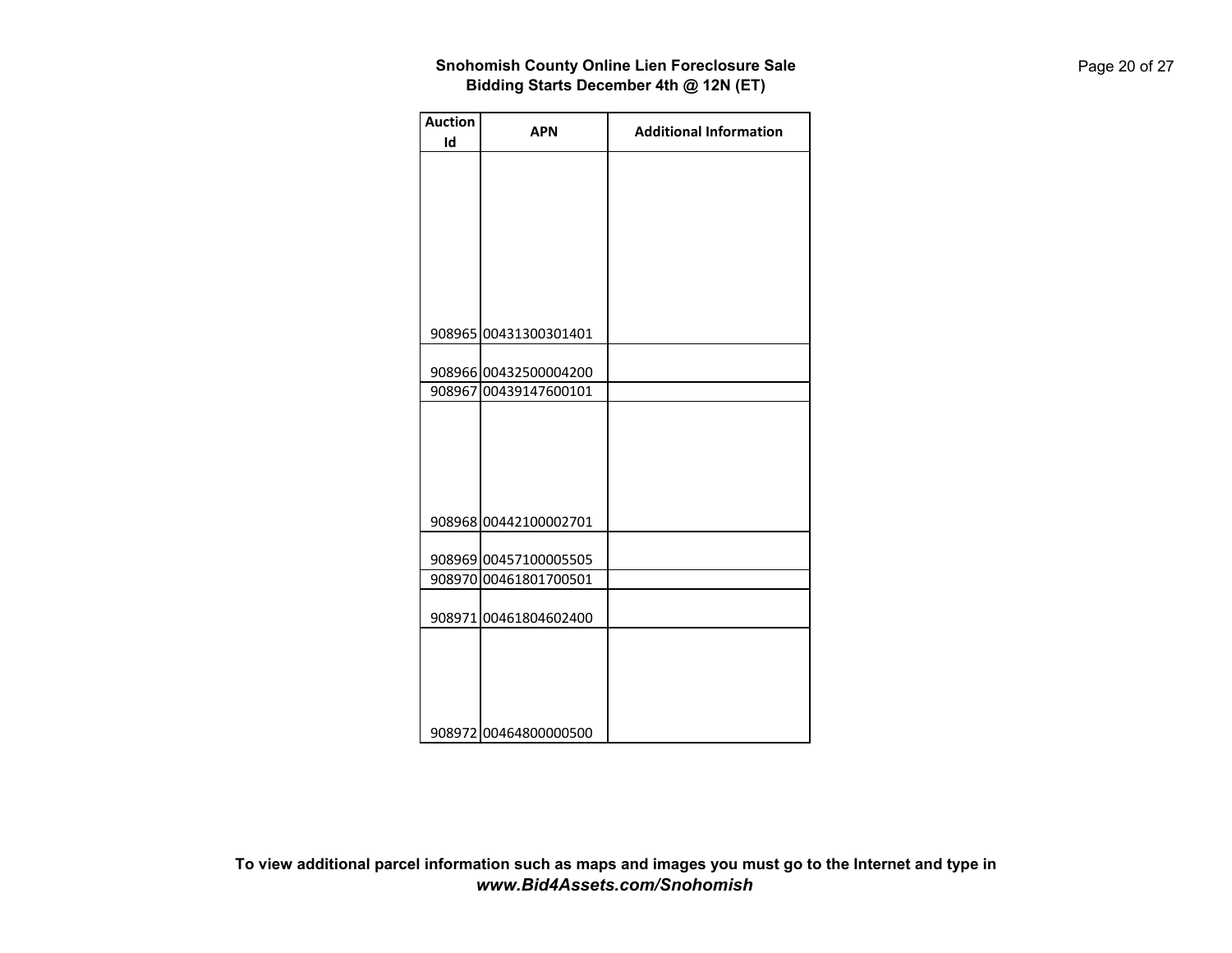| <b>Additional Information</b>                                                                                                                                                                                                                                                                                                                                            |
|--------------------------------------------------------------------------------------------------------------------------------------------------------------------------------------------------------------------------------------------------------------------------------------------------------------------------------------------------------------------------|
|                                                                                                                                                                                                                                                                                                                                                                          |
|                                                                                                                                                                                                                                                                                                                                                                          |
|                                                                                                                                                                                                                                                                                                                                                                          |
|                                                                                                                                                                                                                                                                                                                                                                          |
|                                                                                                                                                                                                                                                                                                                                                                          |
|                                                                                                                                                                                                                                                                                                                                                                          |
|                                                                                                                                                                                                                                                                                                                                                                          |
|                                                                                                                                                                                                                                                                                                                                                                          |
|                                                                                                                                                                                                                                                                                                                                                                          |
|                                                                                                                                                                                                                                                                                                                                                                          |
|                                                                                                                                                                                                                                                                                                                                                                          |
|                                                                                                                                                                                                                                                                                                                                                                          |
|                                                                                                                                                                                                                                                                                                                                                                          |
|                                                                                                                                                                                                                                                                                                                                                                          |
|                                                                                                                                                                                                                                                                                                                                                                          |
|                                                                                                                                                                                                                                                                                                                                                                          |
|                                                                                                                                                                                                                                                                                                                                                                          |
|                                                                                                                                                                                                                                                                                                                                                                          |
|                                                                                                                                                                                                                                                                                                                                                                          |
|                                                                                                                                                                                                                                                                                                                                                                          |
|                                                                                                                                                                                                                                                                                                                                                                          |
|                                                                                                                                                                                                                                                                                                                                                                          |
|                                                                                                                                                                                                                                                                                                                                                                          |
|                                                                                                                                                                                                                                                                                                                                                                          |
|                                                                                                                                                                                                                                                                                                                                                                          |
|                                                                                                                                                                                                                                                                                                                                                                          |
|                                                                                                                                                                                                                                                                                                                                                                          |
|                                                                                                                                                                                                                                                                                                                                                                          |
|                                                                                                                                                                                                                                                                                                                                                                          |
|                                                                                                                                                                                                                                                                                                                                                                          |
|                                                                                                                                                                                                                                                                                                                                                                          |
|                                                                                                                                                                                                                                                                                                                                                                          |
|                                                                                                                                                                                                                                                                                                                                                                          |
|                                                                                                                                                                                                                                                                                                                                                                          |
|                                                                                                                                                                                                                                                                                                                                                                          |
| <b>APN</b><br>908973 00466100006000<br>908974 00466200009600<br>908975 00466700005700<br>908976 00473300200101<br>908977 00480300601403<br>908978 00492000204102<br>908979 00494200400400<br>908980 00499100107700<br>908981 00500400500600<br>908982 00510000102000<br>908983 00525700102300<br>908984 00525700103500<br>908985 00525800208400<br>908986 00526100517100 |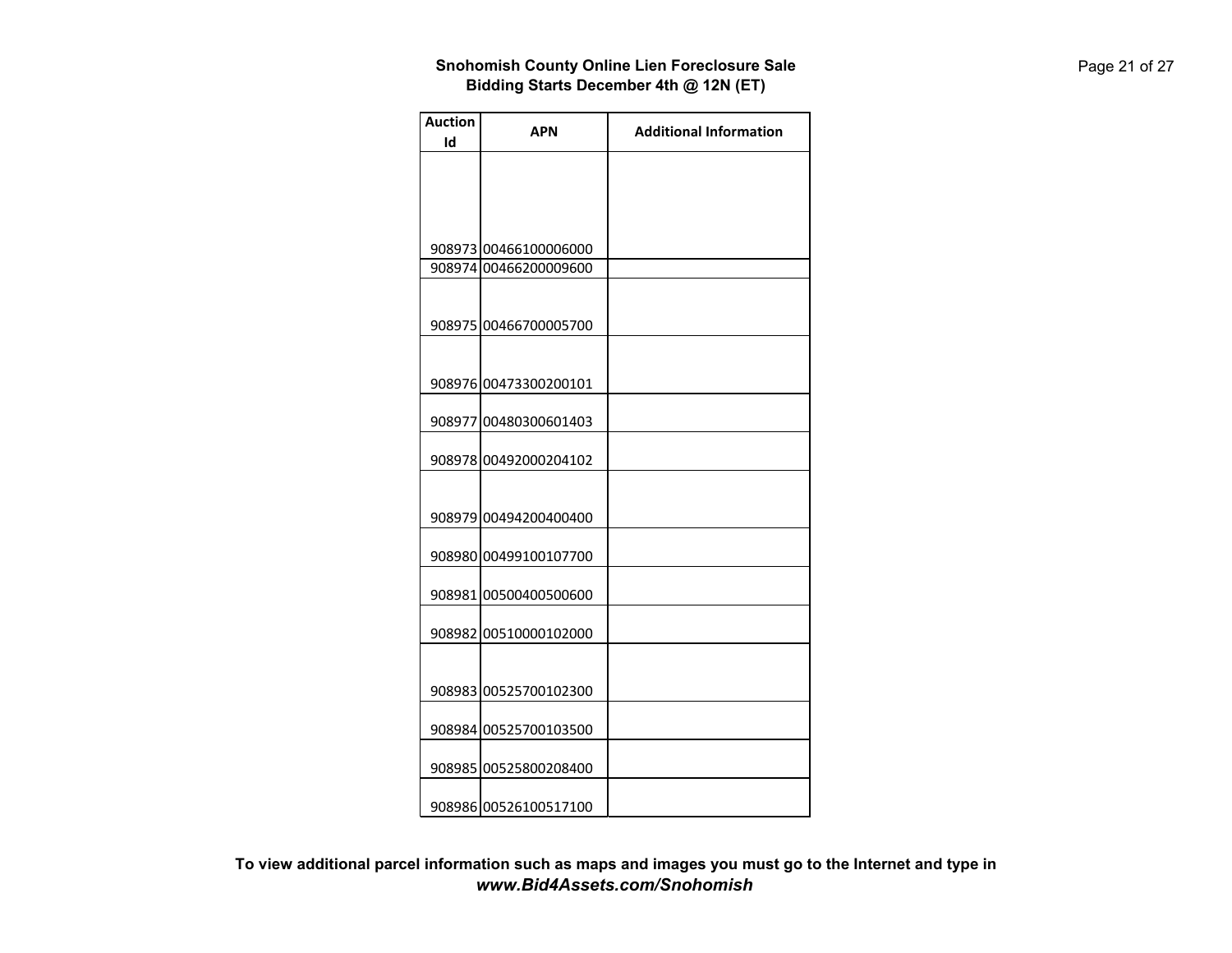| <b>Auction</b><br>Id | <b>APN</b>            | <b>Additional Information</b>                          |
|----------------------|-----------------------|--------------------------------------------------------|
|                      |                       |                                                        |
|                      | 908987 00526100517200 |                                                        |
|                      | 908988 00526100517300 |                                                        |
|                      | 908989 00526100521100 |                                                        |
|                      | 908990 00526500000400 | <b>SUBJECT TO ROBE VALLEY</b><br><b>FLOOD DISTRICT</b> |
|                      | 908991 00544300009200 |                                                        |
|                      | 908992 00548200002406 |                                                        |
|                      | 908993 00550800000400 |                                                        |
|                      |                       |                                                        |
|                      | 908994 00557100301300 |                                                        |
|                      | 908995 00572200002500 |                                                        |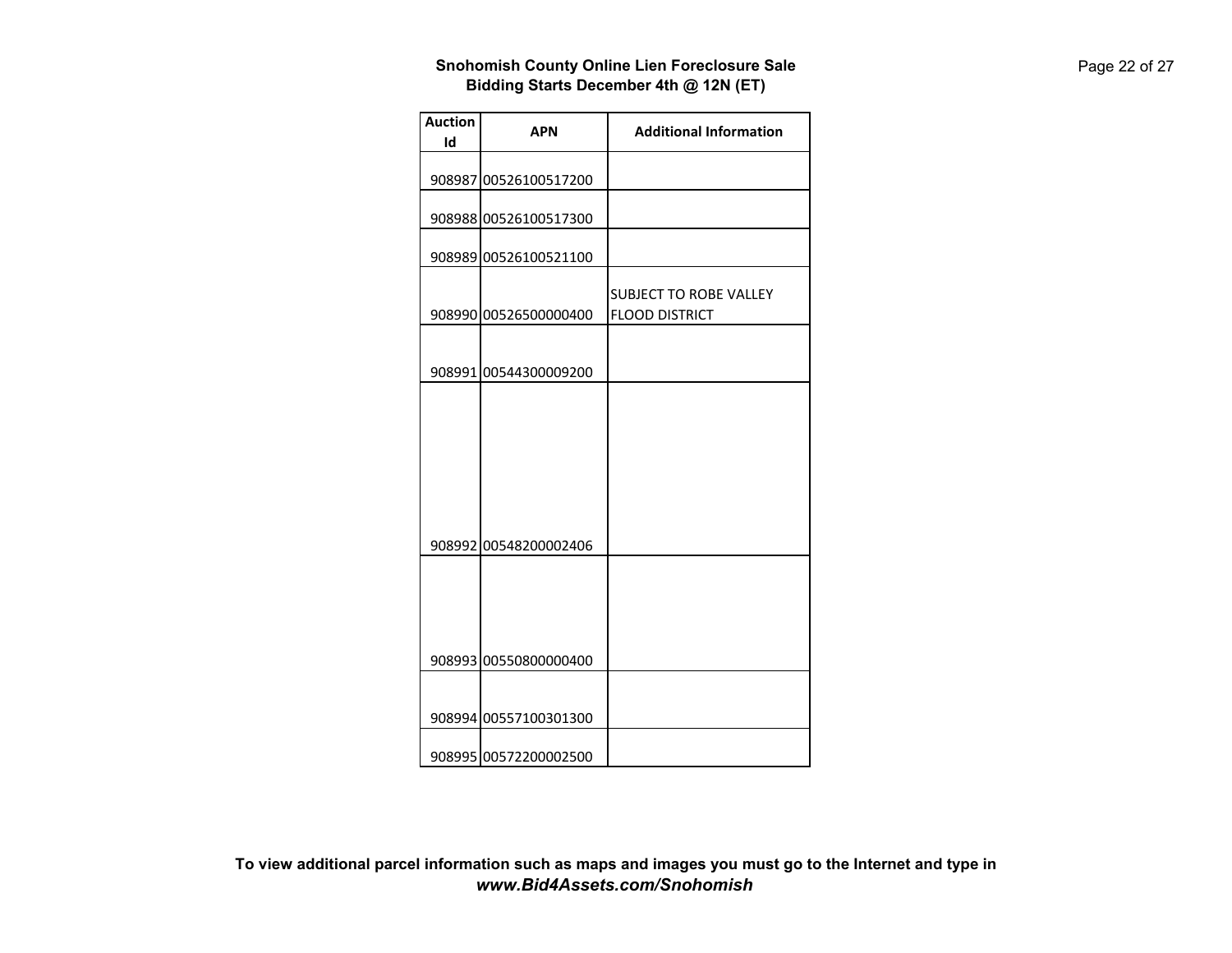| <b>Auction</b> | <b>APN</b>                                     | <b>Additional Information</b> |
|----------------|------------------------------------------------|-------------------------------|
| Id             |                                                |                               |
|                | 908996 00577100005300                          |                               |
|                | 908997 00577100005400                          |                               |
|                | 908998 00582501100300                          |                               |
|                | 908999 00599600008600                          |                               |
|                | 909000 00599600008700                          |                               |
|                | 909001 00599600008800                          |                               |
|                | 909002 00599600008900                          |                               |
|                | 909003 00600500000500<br>909004 00617000010900 |                               |
|                |                                                |                               |
|                | 909005 00625200001400                          |                               |
|                | 909006 00625200001500                          |                               |
|                | 909007 00641000007700                          |                               |
|                |                                                |                               |
|                |                                                |                               |
|                | 909008 00685700002000                          |                               |
|                | 909009 00712700001900                          |                               |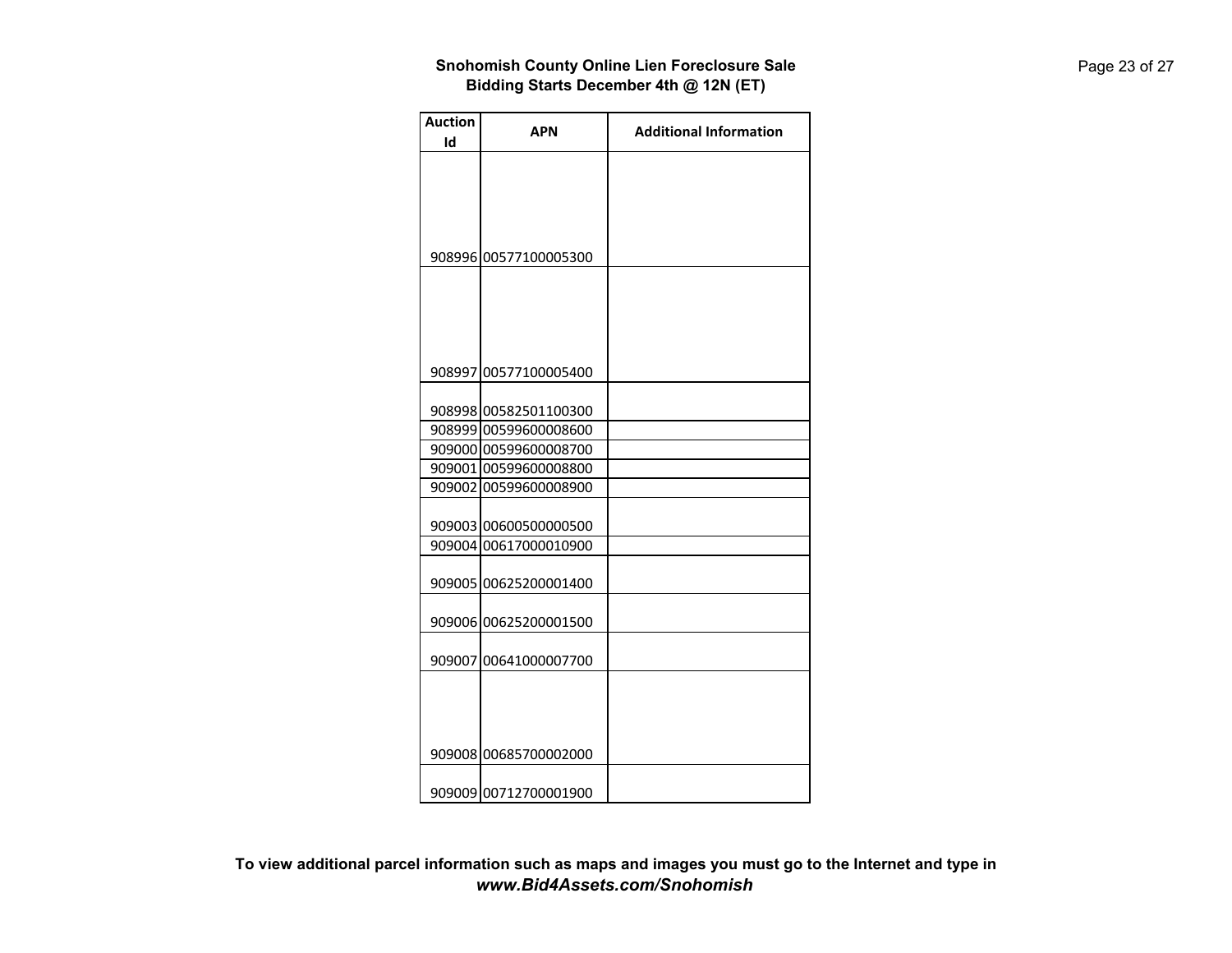| <b>Auction</b> | <b>APN</b>            | <b>Additional Information</b> |
|----------------|-----------------------|-------------------------------|
| Id             |                       |                               |
|                |                       |                               |
|                | 909010 00809100010200 |                               |
|                | 909011 00855300001800 |                               |
|                |                       |                               |
|                | 909012 00869533020400 |                               |
|                | 909013 00891000001100 |                               |
|                |                       |                               |
|                |                       |                               |
|                |                       |                               |
|                | 909014 00946200100300 |                               |
|                |                       |                               |
|                |                       |                               |
|                | 909015 01010300003000 |                               |
|                |                       |                               |
|                |                       |                               |
|                | 909016 01012700330200 |                               |
|                |                       |                               |
|                | 909017 01023500000700 |                               |
|                | 909018 01040200001300 |                               |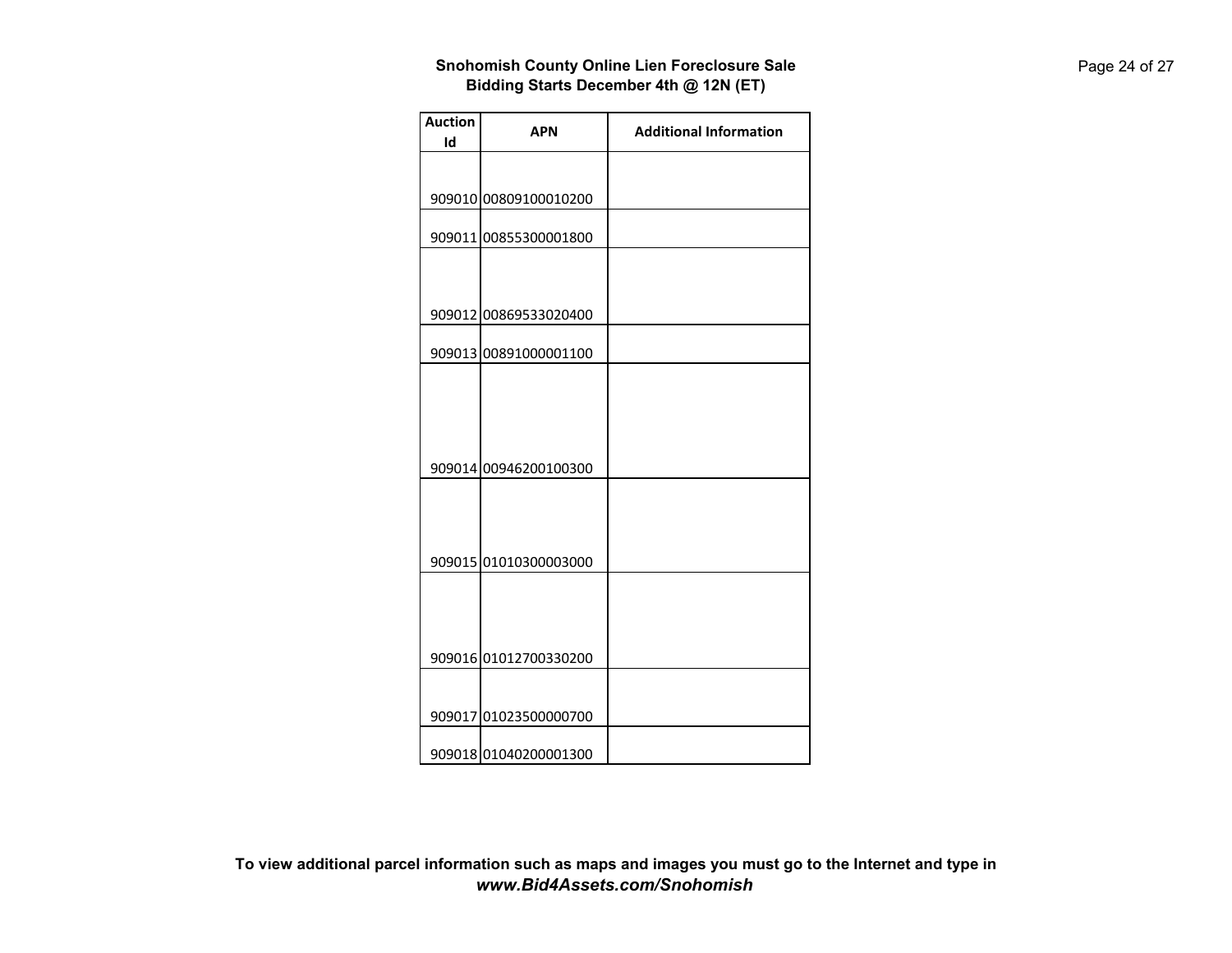| <b>Auction</b> | <b>APN</b>            | <b>Additional Information</b> |
|----------------|-----------------------|-------------------------------|
| Id             |                       |                               |
|                |                       |                               |
|                |                       |                               |
|                |                       |                               |
|                |                       |                               |
|                | 909019 01051600210300 |                               |
|                |                       |                               |
|                | 909020 01053600015300 |                               |
|                |                       |                               |
|                |                       |                               |
|                | 909021 27042100404400 |                               |
|                |                       |                               |
|                |                       |                               |
|                |                       |                               |
|                |                       |                               |
|                |                       |                               |
|                |                       |                               |
|                |                       |                               |
|                | 909022 27060100212900 |                               |
|                |                       |                               |
|                |                       |                               |
|                |                       |                               |
|                | 909023 27071900100900 |                               |
|                |                       |                               |
|                |                       |                               |
|                | 909024 28042100302200 |                               |
|                | 909025 28051700200700 |                               |
|                | 909026 28093100300200 |                               |
|                |                       |                               |
|                |                       |                               |
|                |                       |                               |
|                | 909027 29061600102500 |                               |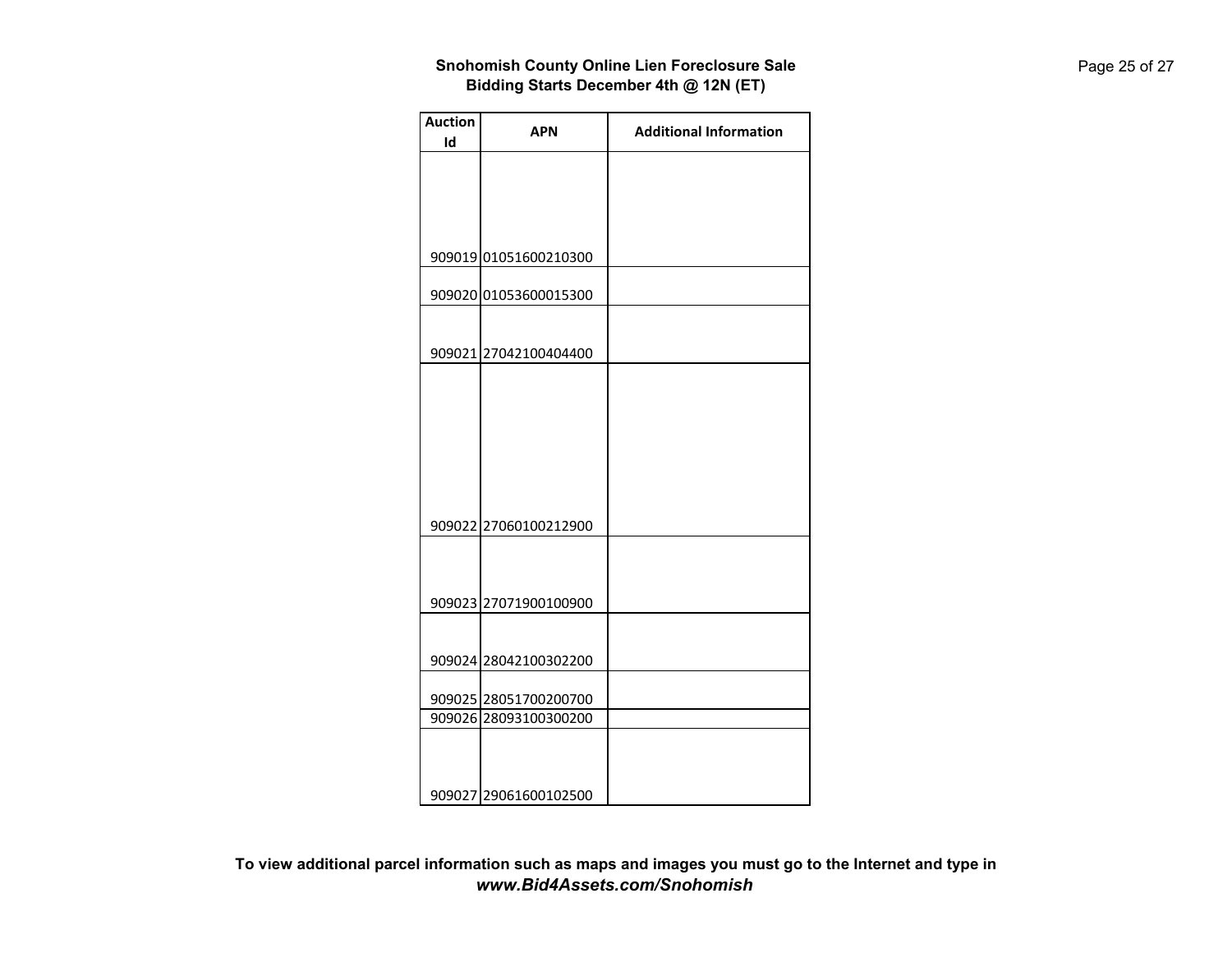| <b>Auction</b> | <b>APN</b>            | <b>Additional Information</b>  |
|----------------|-----------------------|--------------------------------|
| Id             |                       |                                |
|                |                       |                                |
|                | 909028 29070700400200 |                                |
|                |                       |                                |
|                |                       |                                |
|                |                       |                                |
|                |                       |                                |
|                |                       |                                |
|                |                       |                                |
|                |                       |                                |
|                | 909029 30052200211600 |                                |
|                |                       |                                |
|                |                       |                                |
|                | 909030 30052900101600 |                                |
|                |                       |                                |
|                |                       |                                |
|                |                       |                                |
|                |                       |                                |
|                | 909031 30061800402100 | Subject to OPEN SPACE; TOTAL   |
|                |                       | <b>ASSESSED VALUE uses</b>     |
|                |                       | <b>CURRENT Open Space Land</b> |
|                |                       | Use Value; LAND VALUE is       |
|                |                       | 2019 Market Value per          |
|                | 909032 30061900102700 | Assessor's                     |
|                |                       |                                |
|                | 909033 30071200101500 |                                |
|                |                       |                                |
|                |                       |                                |
|                | 909034 30080700202100 |                                |